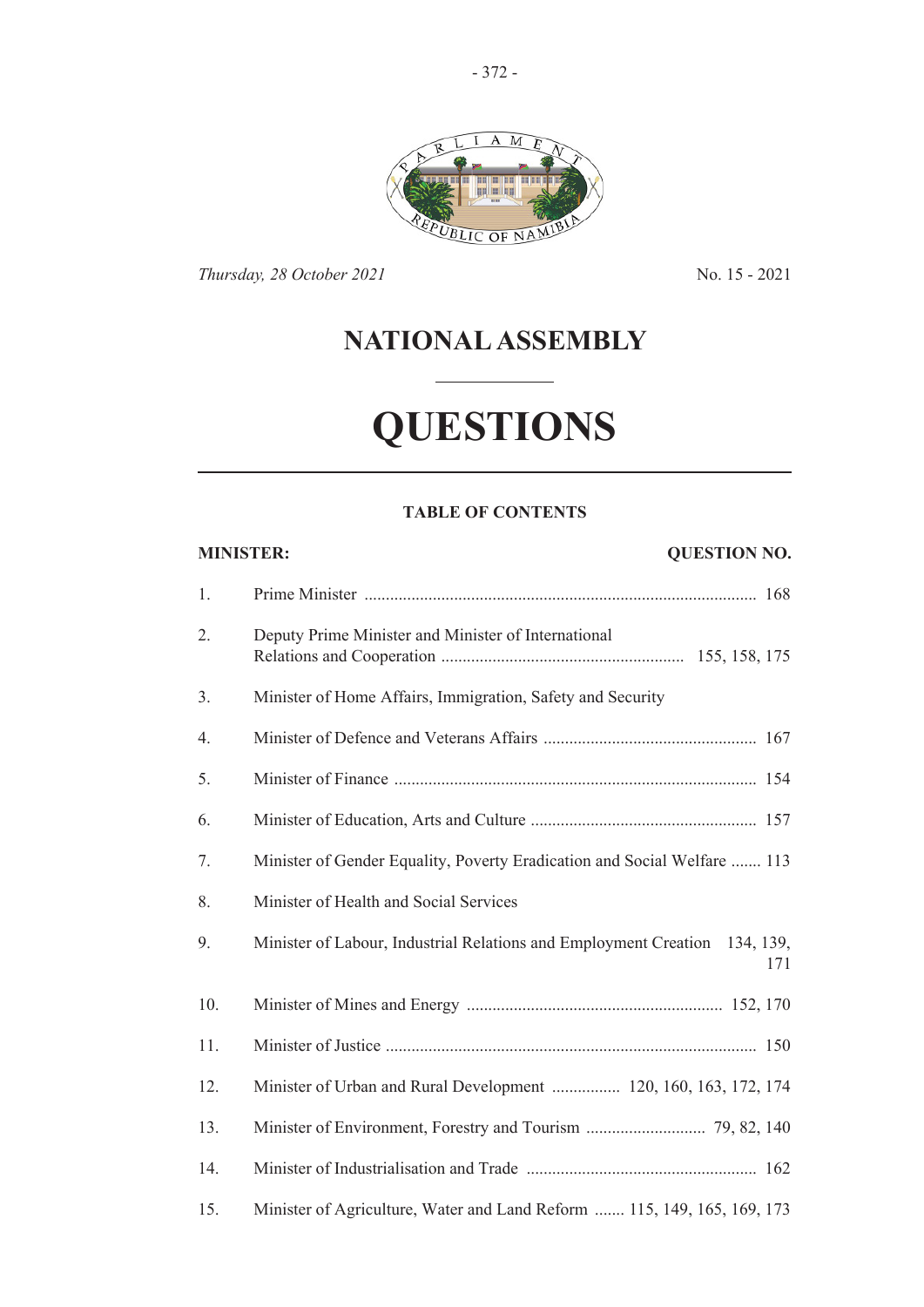- 16. Minister of Fisheries and Marine Resources 17. Minister of Works and Transport 18. Minister in the Presidency .......................................................................... 164 19. Minister of Sport, Youth and National Service .................................. 144, 146 20. Minister of Information and Communication Technology .................. 151, 161 21. Minister of Higher Education, Training and Innovation .................... 141, 145
- 22. Minister of Public Enterprises .................................... 110, 135, 153, 156, 166

# **Question 110: (2021-09-09)**

Mr. Iipumbu (NEFF) asked the Minister of Public Enterprises:

- 1. Minister, now that Air Namibia liquidation is on-going, can you share more light with the general public on the full contract of this deal and who did we pay the 1 .6 billion? Whose company is this and is it only one company? Are you not sure that this tax payers money had reverted back to Namibia? Minister, can you agree or deny your link to the said American company the 1.6 billion you paid.
- 2. Can the Minister share more light on the accounts of the liquidated Airline (Air Namibia) in the world particularly in German. How much money is still in Air Namibia's bank accounts abroad? What plan do we have as a government to get this money back?
- 3. In regards to the two lawyers that are dealing with the liquidation , what criteria were used to pick them?
- 4. Minister, since the inception of your Ministry, privatization is your core song and indeed liquidations. What pride, legacy are you leaving behind Minister?
- 5. Finally, now that the same liquidated Airline owes 3.5 billion, does it mean that since independence, our Airline had been operating on a loss? How about those years when the government had to bail out the Airline? Had we not at any time reached a positive balance?

 $\overline{\phantom{a}}$  , where  $\overline{\phantom{a}}$ 

# **Question 115: (2021-09-14)**

Mr. Kauandenge (NUDO) asked the Minister Agriculture, Water and Land Reform:

Information at my disposal point to the fact that the Ministry of Agriculture, Water and Land Reform has bought a farm near Otjohorongo Settlement (Omatjete area). This farm is next to the Otjohorongo Communal area. The purpose of acquiring this farm was according to the information that I have to enlarge the Communal area and to resettle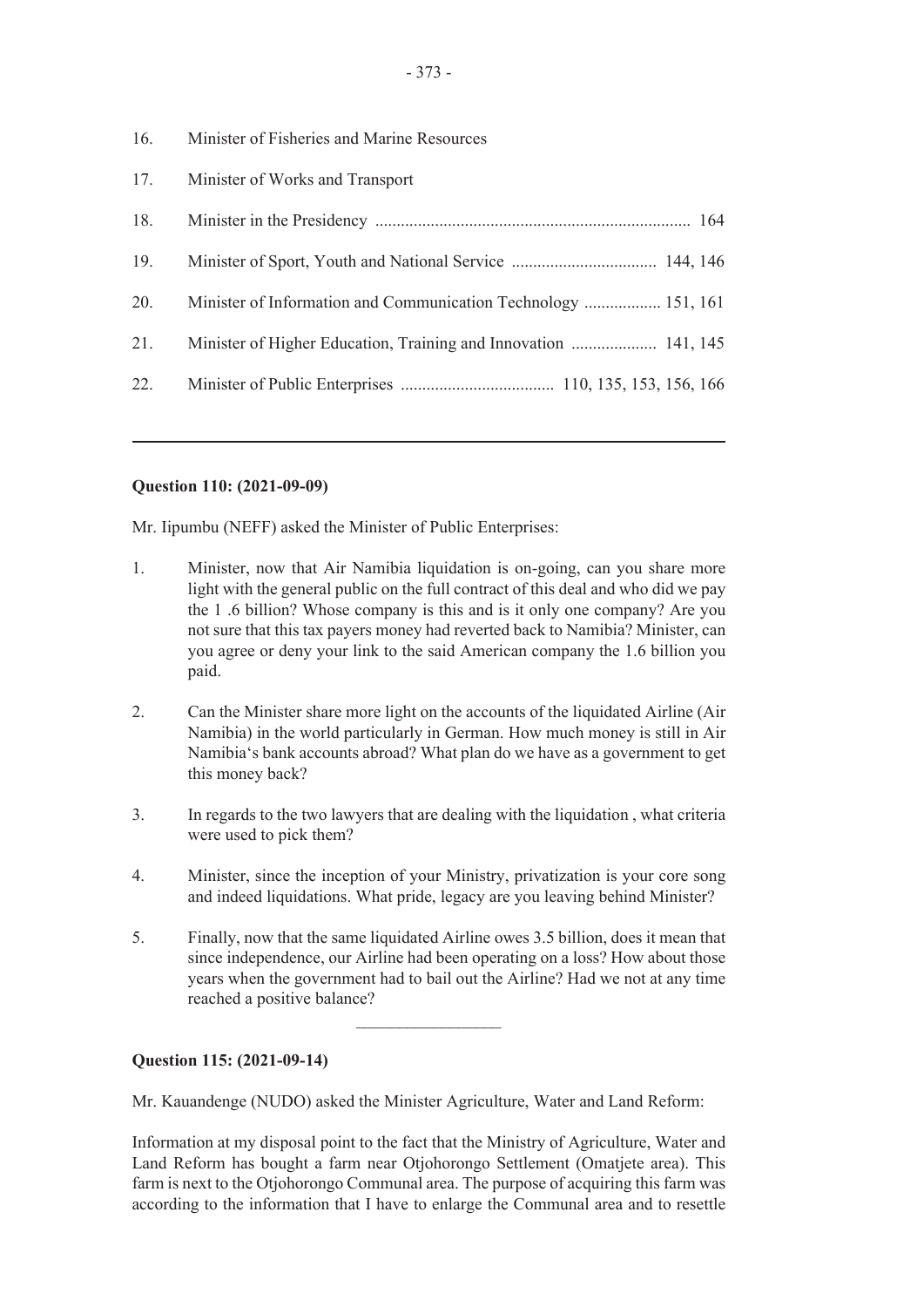farmers of that area on this farm, so as to ease the burden of grazing on the Communal area.

However since the farm was bought the Ministry have resettled people who are not originally from the said area of Otjohorongo. Thus the following questions;

- 1. Does this not defeat the purpose for which the farm was acquired in the first place?
- 2. What criteria is the Ministry using before resettling people from other areas in farms bought to extend the boundaries of those Communal areas?
- 3. Will you admit that this scenario of Government buying farms next to Communal areas and then resettling farmers who are not from the area is a recipe from civil unrest amongst communities?
- 4. Will you agree with me that this problem is not confined to only the Otjohorongo area, but that there are equally farms bought by Government in other areas next to Communal areas, but then used to resettle people from other areas?
- 5. How will your Ministry mitigate this issue so that this does not happen again? Will you agree that your Ministry resettlement program is a complete failure or not?
- 6. At the said farm in Otjohorongo area there are farmers who have erected camps there, what was the criteria used to resettle those people on that farm? Is it safe to assume that many were resettled there based on their political affiliations?
- 7. Can the Minister avail to me the list of all resettled farmers since independence te-mysstf, in order for me to acquaint myself with its content and to see whether this resettlement practice over a period of 31 years is representative of our geographical set up in the Country

 $\overline{\phantom{a}}$  , where  $\overline{\phantom{a}}$ 

#### **Question 120: (2021-09-14)**

Ms. Van den Heever (PDM) asked the Minister of Urban and Rural Development:

In May 2021, explosive allegations of corruption, abuse of authority and gross negligence were leveled in an 87 page report released by the office of then mayor, the late His. Worship Rudi Van Wyk against the incumbent Chief Executive Officer of the Rehoboth Town Council, Mr. Simeon Kanime.

The allegations contained in the 87 page report are serious, and reflect the state in which the Rehoboth Town Council has been maladministered over the years without anyone being held accountable. It is alleged that the CEO abused his position to unilaterally award a prepaid water meter tender to a company by the name of Item Engineering, even after the Rehoboth Town Council rejected the recommendation to award the said tender to Item Engineering.

This is one among some of the countless allegations of corruption and abuse of power against Rehoboth Town Council officials. This corruption and abuse of power has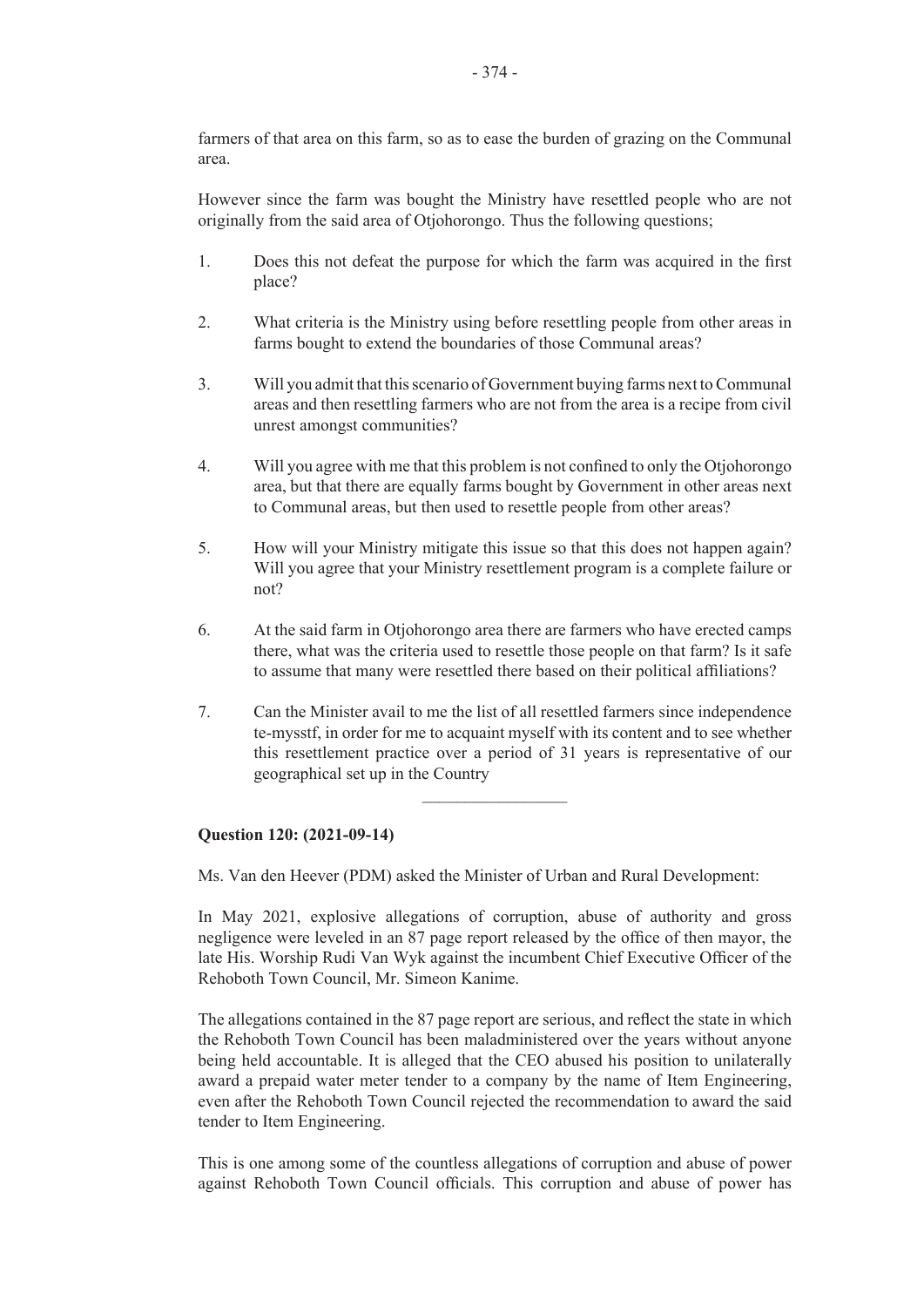birthed an existential debt crisis, with the town owing hundreds of millions of dollars in unpaid fees to service providers such as NamPower and NamWater.

I therefore ask the Minister:

- 1. Has it not become prudent that the Minister of Urban and Rural Development orders a Special Investigation into the conduct of the Rehoboth Town Council CEO, Mr. Simeon Kamati, and take further appropriate remedial action?
- 2. Secondly, it has become glaringly clear that there has been a general breakdown in terms of good governance, accountability and effective and efficient service delivery at the Rehoboth Town Council. Will the Minister consider invoking his power under Section 92(1) of the Local Authority Act 23 of 1992?
- 3. Furthermore, if the Rehoboth Town Council fails to comply with the requirements set out under Section 92(1), will the Minister be prepared to invoke Section 92(2)?

 $\frac{1}{2}$ 

# **Question 135: (2021-09-21)**

Mr. Van Wyk (PDM) asked the Minister of Public Enterprises:

On  $18<sup>th</sup>$  March 2021 I posed six (06) questions to the Minister regarding the situation at TransNamib. These questions were however not responded to. due the fact that they have lapsed. I have noticed that very recently. you instructed investigations into issues raised by the questions, which is much appreciated. TransNamib surprisingly, announced the retrenchment of 340 employees within the coming weeks, targeting those nearing retirement and those in'' none-core business units''.

I shall therefore ask the following:

- 1. TransNamib indicated that these employees are redundant and therefore justify its decisions to retrench these employees. Could the Minister explain to this august House and the nation as to why and when these none core business units were abolished?
- 2. What number of management would form part of the retrenchment exercise, compared to employees below management level?
- 3. What percentage of the expected N\$ 44 million would be paid to employees in the none-core business units?
- 4. Considering that TransNamib has made losses over the past few years. how would it finance the payment to the "affected employees"?
- 5. How many of foreign nationals are employed at TransNamib would be part of the retrenchment exercise?
- 6. Considering the dilapidated status of our railway, what effect will the retrenchment have on the operations of the company?
- 7. Would you agree that the unexpected retrenchment exercise is triggered by investigations into the operations at Transnamib?

 $\frac{1}{2}$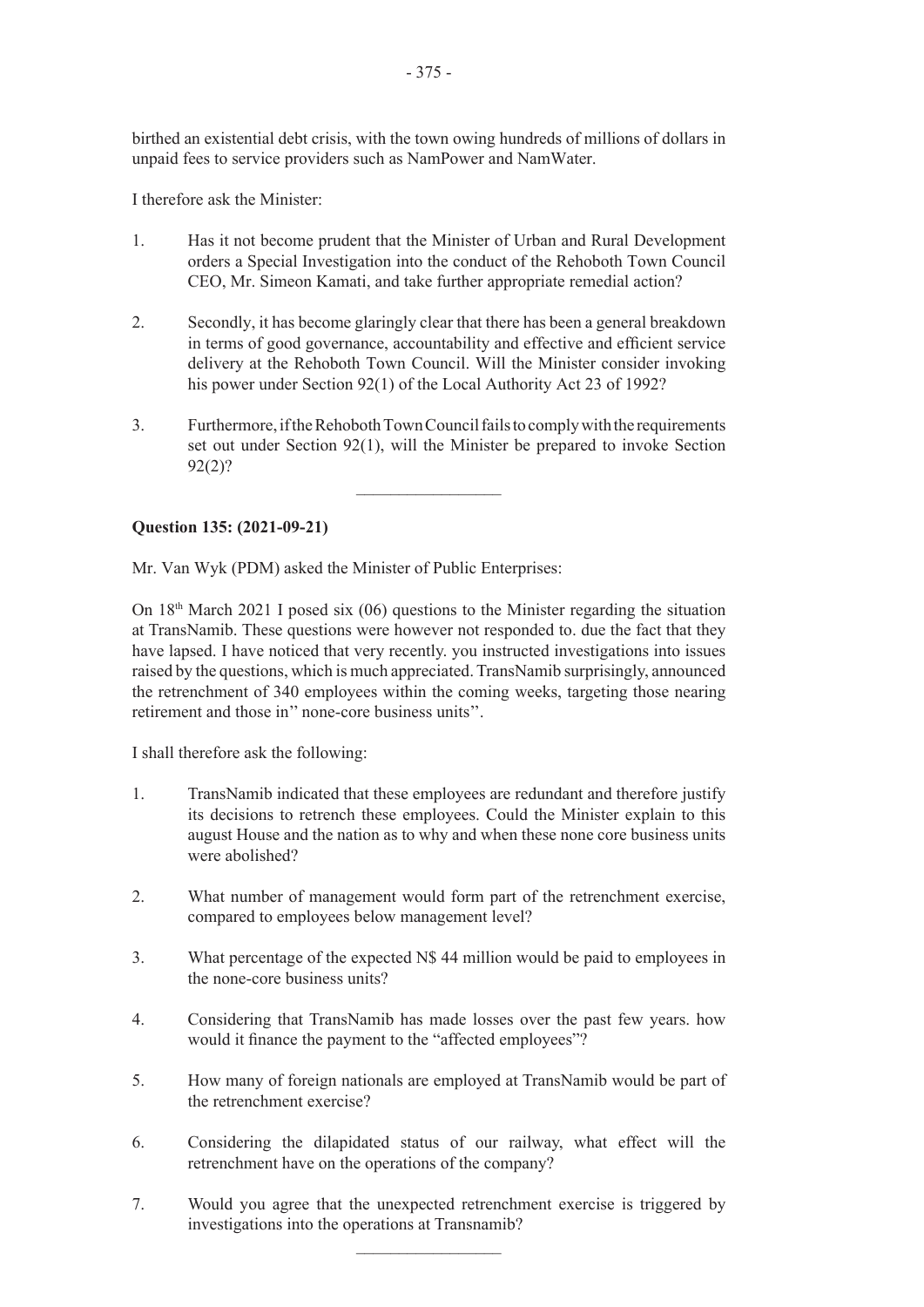#### **Question 141: (2021-09-22)**

Mr. Smit (PDM) asked the Minister of Higher Education, Training and Innovation:

There are persistent reports doing the rounds that the Minister is involved in allegedly shady deals regarding a student accommodation project in Windhoek. The Windhoek mayor, Dr Job Amupanda has publicly accused the Minister of seeking to give a company that belongs to her the tender for the construction of the proposed student village by using a PPP and bypassing the usual procurement system. It is being alleged that the Minister is planning to have this tender prepared and considered for allocation by NUST or the National Council for Higher Education.

I thus ask:

- 1. Can the Minister, explain to this august House whether there is any truth in these allegations?
- 2. Is it possible for the Minister to use such outside channels to draw up a tender and have it allocated outside the tender board?
- 3. Can the Minister confirm whether there is such a plan to build a student village as proposed by Dr Amupanda?

 $\overline{\phantom{a}}$  , where  $\overline{\phantom{a}}$ 

- 4. If yes, how is this student village to be funded?
- 5. When will the tender for such a village project be launched?

#### **Question 144: (2021-09-22)**

Mr. Shuumbwa (APP) asked the Minister of Sport, Youth and National Service:

I rise to voice my concern regarding sports in our country. Looking at other African countries and the world out there sports is professional and other form of job creation.

What measures does the Ministry have in place to make sure that our sports becomes professional like other countries in the world?

 $\frac{1}{2}$ 

#### **Question 145: (2021-09-22)**

Ms. Hengari (PDM) asked the Minister of Higher Education, Training and Innovation:

According to the Auditor-General on the accounts of the Namibia Students Financial Assistance fund for the Financial year ended 31 March 2020

The accompanying financial statements of NSFAF do not give a true view of its financial performance and its consolidated cash flows for the financial year ended in accordance with the International Financial Reporting Standard for Small and Mediumsized Entities. Thus, the Auditor General expressed an adverse audit opinion.

'Without an acceptable financial reporting framework, management does not have an appropriate basis for the preparation of the financial statements and the auditor does not have suitable criteria for auditing the financial statements.'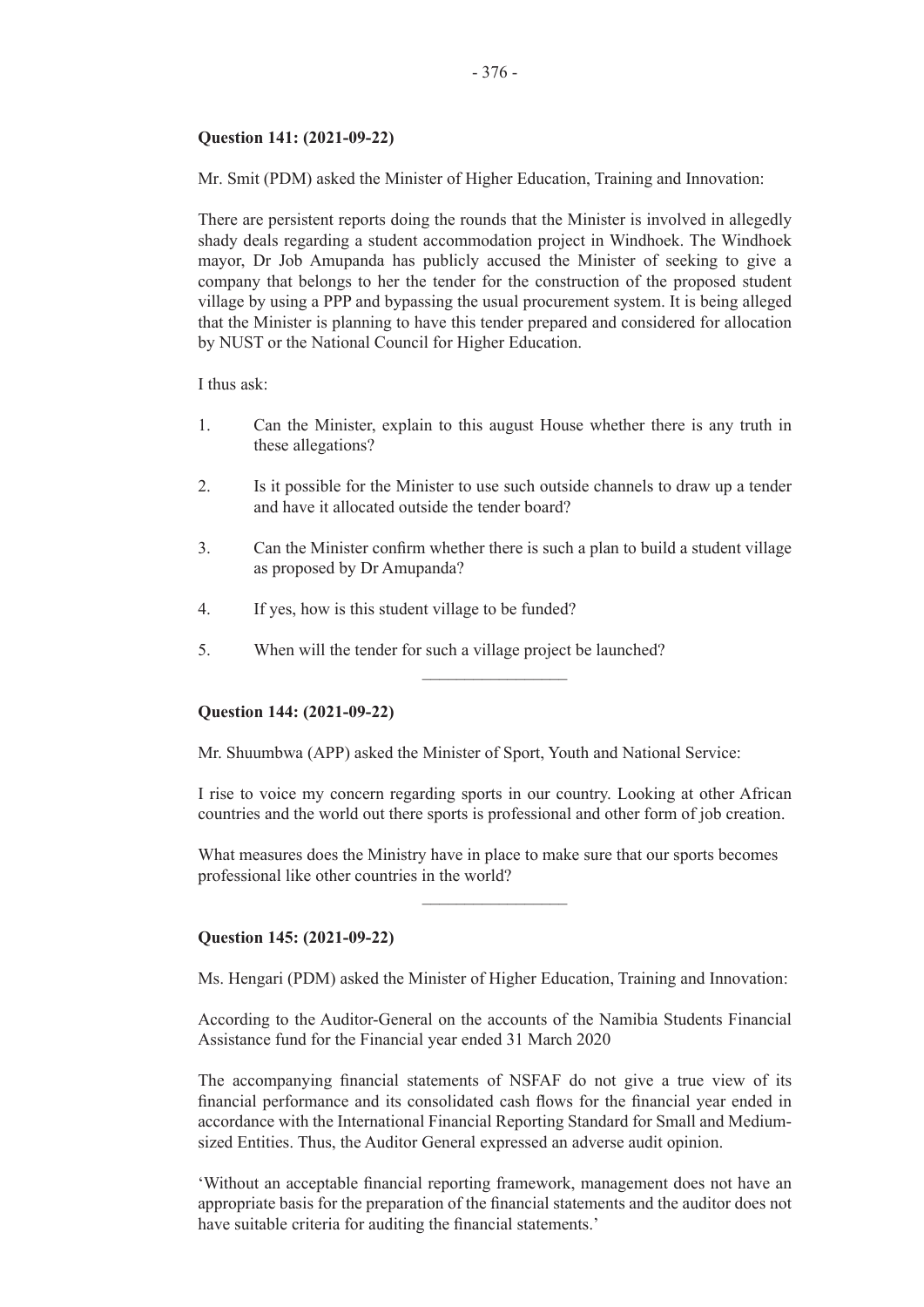Based on the Auditor General, the Fund's statements were prepared in accordance with the Small and Medium-sized entities (IFRS), while the Fund is a public interest entity.

It was observed that an amount of N\$164 905 459 of the annual financial statement for cash generated from operation differ from the amount in the cash flow statement of (N\$ 18 990 324). The amount (N\$ 164 459 is the total amount for cash and cash equivalent at year end. This resulted in an unexplained difference of N\$ l 83 895 784.

It was also observed that the Fund granted study loans to employees amounting to N\$867 131, however no detailed age analysis of study loans could be provided for audit purposes.

The reasonableness for the estimation of legal fees amounting to N\$10 269 757 could not be recalculated for accuracy. Evidence provided was not sufficient to determine how the Fund calculated the following amounts as indicated in the notes to the financial statement:

- Amount utilized of N\$3 494 901;
- Estimation of addition amounting to N\$8 764 657

During the comparison of student fund payments made for tuition fees versus amounts invoiced by NUST, IUM and UNAM, the Fund made payments to a total number of 1 237 students, where amounts paid were more than the invoices, amounting to N\$12 388 341. It was observed that the Fund made payments to 25 095 students studying at various institutions amounting to N\$517 144 544, however due to due to deficiencies in the current awards database, no matching records could be found.

#### I thus ask:

- 1. Why is there no acceptable financial reporting framework at the Namibia Students Financial Assistance Fund? When does the institution plan on introducing/implementing such a framework?
- 2. Why were the Fund's statements prepared in accordance with the Small and Medium-sized entities (IFRS), while the Fund is a public interest entity?
- 3. What is the explanation given for the unexplained difference ofN\$183 895 784 as observed by the Auditor-General?
- 4. On the study loans granted to employees amounting to N\$867 131, what is the detailed age analysis of study loans? Why was this not submitted with the AGs office for audit purposes?
- 5. How does the institution account for the legal fees amounting to N\$ l 0 269 757 which the auditor general finds unreasonable?
- 6. Why did the Fund pay more than invoiced to NUST, IUM and UNAM?
- 7. It was observed that the Fund processed payments to 7 bank accounts of different Missions/Embassies for purposes of student fund payments, upon enquiry the Fund gave assurance that no payments were made through any of the 7 Missions/ Embassy accounts for the year under review. However, when scrutinizing the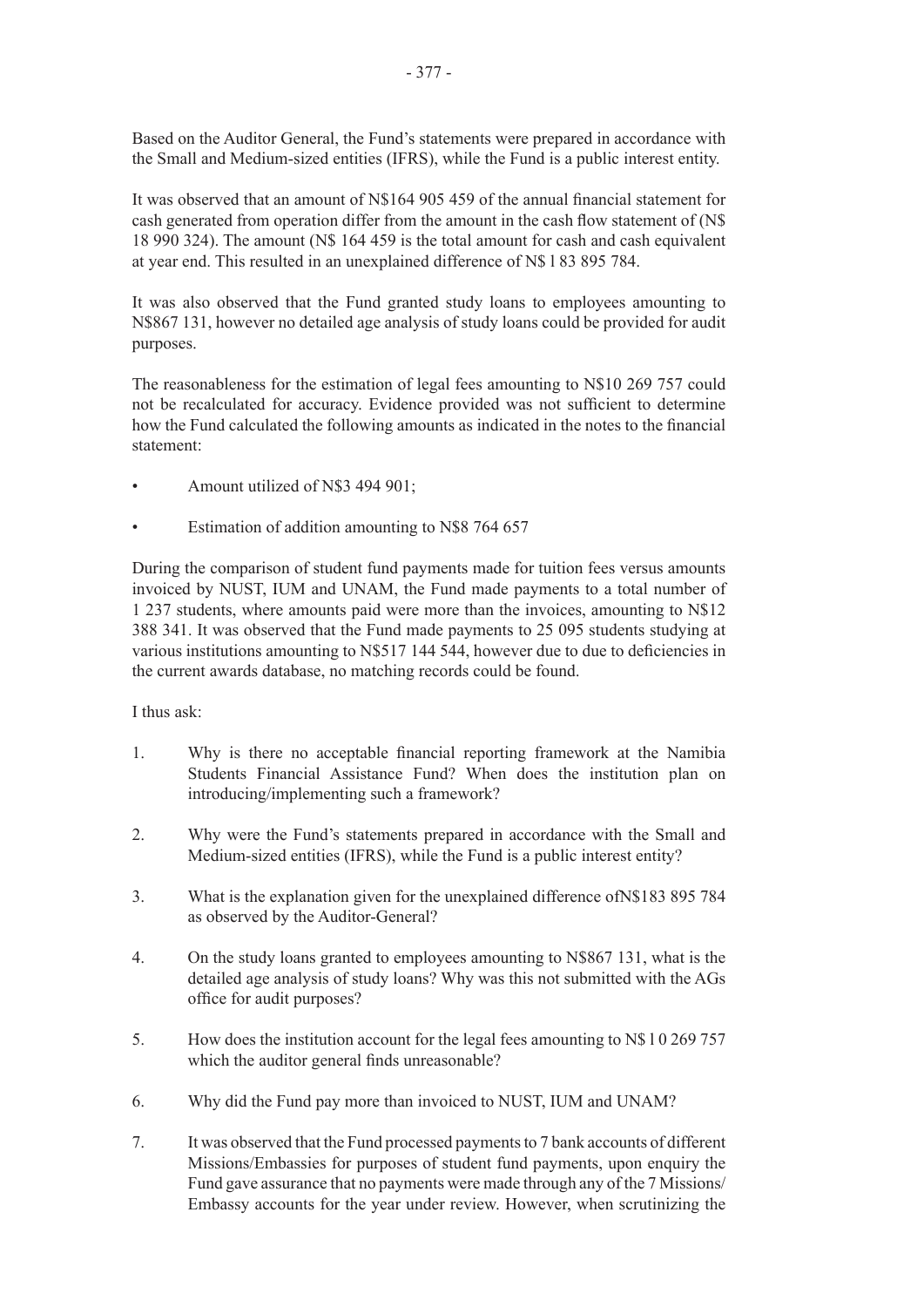journals file it was observed that a payment instruction amounting to EUR8 369.67 was sent to the bank in favor of the Embassy in Cuba for stipends on 21 May 2019. How do you explain these amounts? What were they intended for?

#### **Question 146 (2021-09-28)**

Mr. Martin (PDM) asked the Minister of Sport, Youth and National Service:

This year, the Namibian Government through the Ministry of Sport, Youth and National Service entered into an agreement with the Government of Venezuela, in which the Government of Venezuela has committed itself to offer scholarships to Namibian students to pursue qualifications at Venezuelan universities in various disciplines.

While we welcome any scholarship opportunities offered to Namibian students by any Government across the globe, one is tempted to ask whether the Venezuelan Government is in any position to be offering scholarships to students from any country.

It is known to all of us that Venezuela is going through one of the worst economic crises in contemporary economic history since the death of Hugo Chavez, and the subsequent collapse in oil prices in 2014. Today, one Venezuelan Bolivar equals U\$0.00000000000239386. Furthermore, violent crime is completely through the roof in Venezuela. In 2020 alone, 16, 506 murders representing 60.3 violent deaths per 100 000 people were reported in the country according to the Overseas Security Advisory Council (OSAC).

OSAC further reports that there has been persistent civil unrest in the country every year since the economic downturn. In the latest numbers released in 2019, it was reported that there were an astonishing 16, 739 protests across the country.

This grave situation in the country has resulted in the mass emigration of Venezuelan nationals to neighbouring countries in the Caribbean, North America, South America and Europe. As of 2021, the United Nations Refugee Agency indicates that more than 5 million Venezuelans have now fled the country. Hence, this has now become the largest displacement crisis in the world.

Therefore, Minister, it is glaringly clear that the Government of Venezuela is in no position to be offering scholarship opportunities to students from any country in the world.We submit that there are insufficient conditionsin the country that would facilitate safe and conducive learning for international students.

I thus ask the Minister:

- 1. Did the Namibian Government, through the Ministry of Sport, Youth and National Service, consider these unfolding circumstances in Venezuela before entering into these agreements with the Government of Venezuela?
- 2. Is the Minister confident, despite the economic situation in Venezuela, that the Government of Venezuela will be able to consistently fulfill its obligations towards the Namibian students who will be recipients of these scholarships?
- 3. Does the Minister accept that the prevailing economic and social conditions in Venezuela are not able to facilitate conducive learning for students, much less students coming from foreign countries?

 $\frac{1}{2}$ 

 $\frac{1}{2}$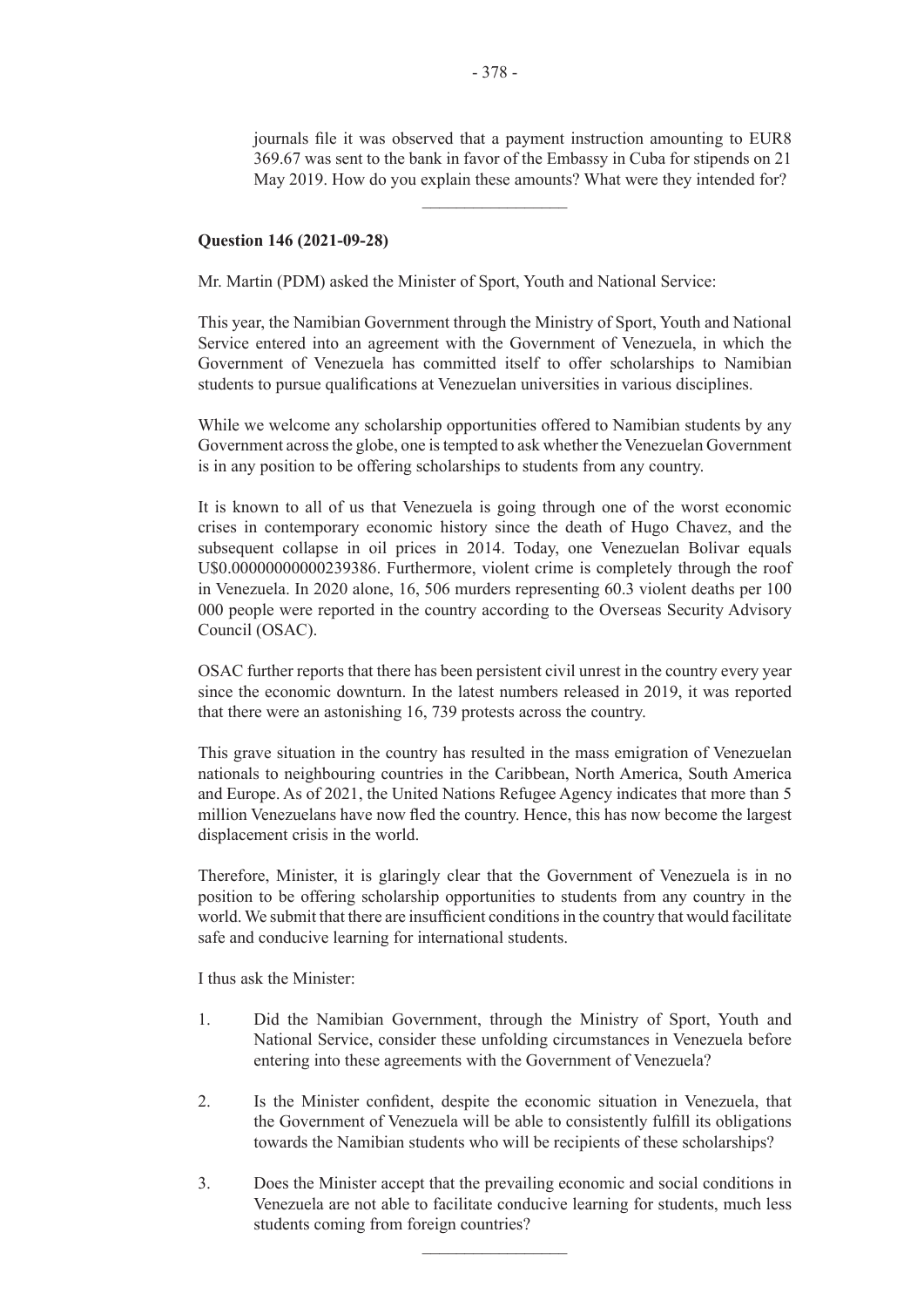# **Question 149 (2021-09-29)**

Mr. Smit (PDM) asked the Minister of Agriculture, Water and Land Reform:

It was reported in the media that Namibia had to import foot-and-mouth disease vaccine costing N\$7 million from Botswana after an outbreak of this highly contagious disease was detected recently in Zambezi. It was found that the disease was caused by a new variant of the virus. Now a second new virus has been found in the same region. Namibia has its own veterinary laboratory, and a veterinary school situated at the Neudamm campus of UNAM.

I therefore put the following questions:

- 1. Can the Minister brief this august House on the reasons why Namibia's veterinary laboratory has not been expanded and upgraded to the necessary level of security to enable it to produce its own vaccines? Surely, if Botswana can do it, so can we?
- 2. Such a progressive upgrade would provide employment for Namibian scientists, microbiologists and biochemists so why do we continue to be dependent on Botswana and South Africa to control animal diseases when animal husbandry brings in important income for our country?
- 3. With all the talk about removing the cordon fence, will the Minister agree with me that before such a move can be considered, Namibia would need to upgrade and expand its veterinary services and laboratory to be able to provide disease control services in the northern areas?
- 4. Is it true that the veterinary services have been neglected to such an extent that it often has to appeal to the Agricultural Union for financial support?
- 5. Why is the Veterinarian Head Office in Windhoek still incomplete after two years?

 $\frac{1}{2}$ 

#### **Question 150 (2021-09-29)**

Mr. Smit (PDM) asked the Minister of Justice:

On 24 September the Namibian reported that the Prosecutor General, Martha Imalwa stated that Mr Armas Amukwiyu would not be prosecuted in the Fishrot Scandal because, in her opinion, "he had explained himself". However, according to the newspaper report, her explanation of this statement was that "there are people who benefited (from Fishrot) but they did not play a role in the commission of a predicate offence." Since there is documented evidence that Mr Amukwiya received N\$5,2 million from Fishcor's N\$15 million, channelled through Swapo's lawyer Sisa Namandje in December 2015,

I thus ask:

- 1. Can the Minister inform this august House why this money has not been recovered from Mr Amukwiya?
- 2. Can you please explain what is a "predicate offence" and how does it affect Mr Amukwiya?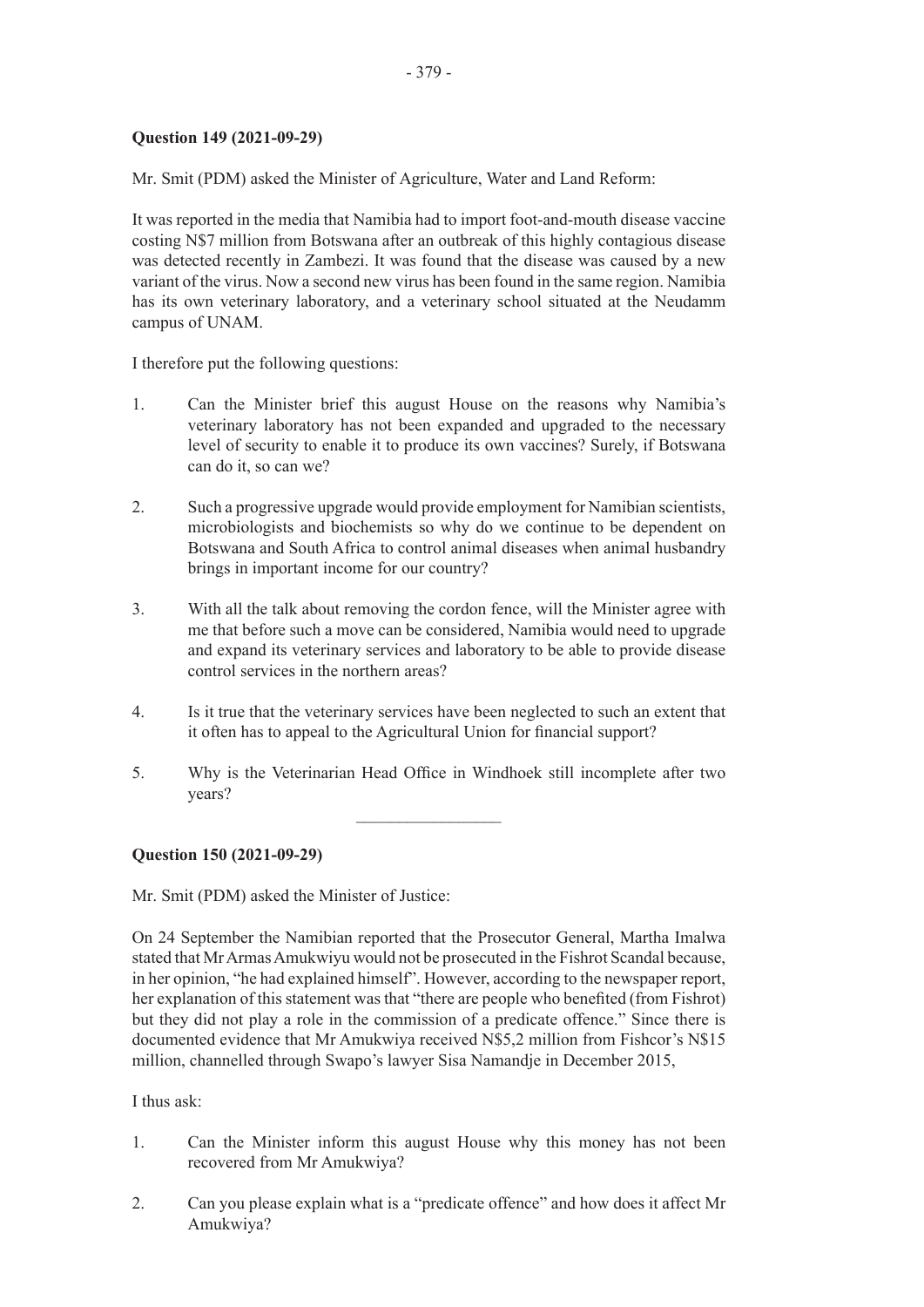- 3. Since Mr Amukwiya is now a State witness, does this mean he has been cleared of any guilt regarding the receipt and utilisation of the N\$5,2 million to the benefit of himself and Swapo?
- 4. Is it normal practice to allow state witnesses who are guilty to get off scot free in exchange for testifying in a case?
- 5. If this is so, surely it encourages all criminals to confess so that they may walk free to continue their corruption and theft?
- 6. Does the PG have the right to make such deals with someone who is clearly involved in corruption?

 $\frac{1}{2}$ 

#### **Question 151 (2021-09-29)**

Mr. Kauandenge (NUDO) asked the Minister of Information and Communication Technology:

Subsequent to the NBC protracted Industrial Action taken few months ago, has the situation come back to normal or not? What meganisms has the line Minister put in place to make sure that a similar situation does not repeat itself simply because the employees concerns are ignored by Management?

I will further ask the Minister:

- 1. I am informed that the employees who went on strike were deducted money simply because they participated in the strike from May and that there are other employees who haven't received any salaries since May.
- 2. There are allegations that third parties are not paid by NBC Management while the employees are deducted every month. Where is this money going to then?
- 3. Government is giving money to NBC for salaries every month, so if some employees are not paid, to whom does this money goes to then?

 $\frac{1}{2}$ 

#### **Question 152 (2021-09-29)**

Mr. Kavekotora (RDP) asked the Minister of Mines and Energy:

Minister, it is common knowledge that the Petroleum Directorate of your Ministry is one of the directorate that handles strategic resources of our country. Business in this sector is normally conducted in US currency especially the upstream Oil & Gas sector. It is indeed a lucrative industry for Namibians to participate. However, if such sectors are not managed with a sound legislative framework that ensures transparency at all times, that could well lead to the Petroleum Directorate being a breeding ground for corruption.

I am sure the Minister is aware of Legislation and Bills, such as the Namibian Investment Promotion Act, New Equitable Economic Empowerment Bill, and NDP's, and Harambee's. The fundamental objectives of all these is among others to promote local participation in various resource sectors.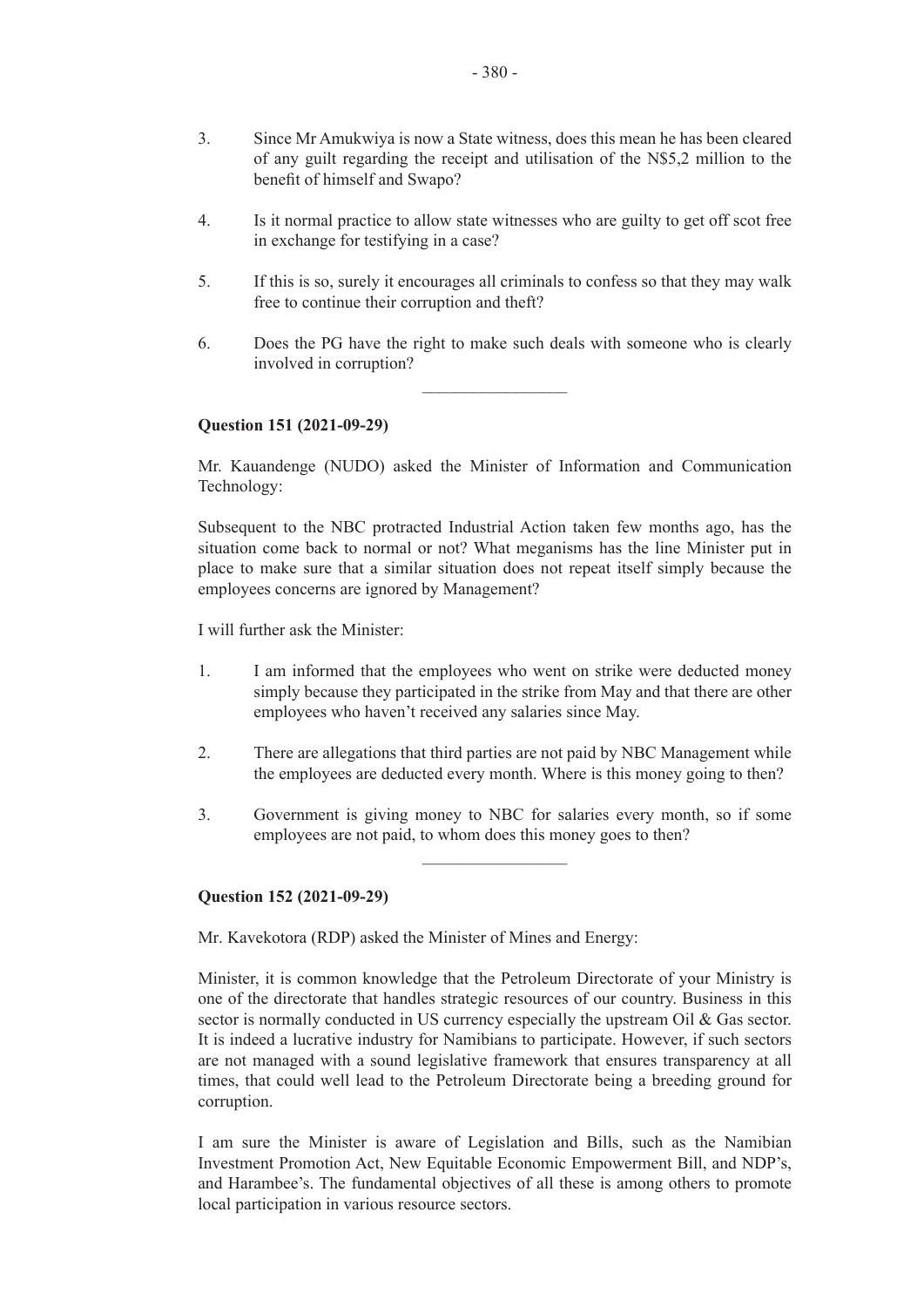Thus I ask:

- 1. What is your Ministry actively doing to ensure that Namibians are participating and are given a fair chance to participate in resource sectors under your control?
- 2. Your Ministry's bias in favor of foreign entities culminated in costly high court cases. Can you share information with the nation of cases against your Ministry currently in court emanating from a quest to participate in the countries resource sector?
- 3. Technical and financial capacity seems to be the main reason leading to the refusal of applications from local entities. Can you share with the nation your definition for technical and financial capacity when it comes to petroleum exploration license application? In the same vein share with the nation the technical and financial capacity demonstrate by all those issued with petroleum exploration licenses.
- 4. Is there any legislation that gives exemptions, special and/or preferential treatment to SOE's such as NAMCOR?
- 5. How many Petroleum Exploration Licenses were awarded to Namcor from inception to date?
- 6. Could the Minister share with this House details as to what technical and financial capacity Namcor has for its upstream Oil & Gas portfolio?
- 7. I have it on good terms that Block 2614B was recently awarded to Namcor. Can you confirm this and inform the House when this Block was awarded?

 $\frac{1}{2}$  ,  $\frac{1}{2}$  ,  $\frac{1}{2}$  ,  $\frac{1}{2}$  ,  $\frac{1}{2}$  ,  $\frac{1}{2}$  ,  $\frac{1}{2}$  ,  $\frac{1}{2}$  ,  $\frac{1}{2}$  ,  $\frac{1}{2}$ 

**Question 153 (2021-09-29)**

Mr. Mbundu (RP) asked the Minister of Public Enterprises:

Namibia is known as a semi-dry region where access to water makes a big difference between life and death. However, do we pride ourselves as Namibians with perennial rivers in the southern border as north-eastern areas of our country? One for these givers of life is the the Okavango river situated in Rundu, where as I speak now is in a water crisis with its residents unable to access water supply from the Town Council. This is not a Rundu problem only but perhaps a national one where most Town Councils are forced with closing the taps on the residents who elected them in the recently concluded Local Government and Regional Council elections because of the pressure theses Councils receive from Namwater to pay up or close taps. Which brings me to wonder whether this power struggle between the Councils and our parastatals only came to exist now that Namibians have entrusted their votes to opposition parties throughout most Councils, or has it always been that Namwater and other parastatals would threaten to disconnect services if debts are not honoured by Swapo led Councils in the past.

Honorable Speaker,

Honorable Members, it will be regrettable and wrong if we are to sit here in this august House and see how our people are deprived of an essential resource such as water, just because of unpaid municipal debts to Namwater; while we enjoy these luxuries without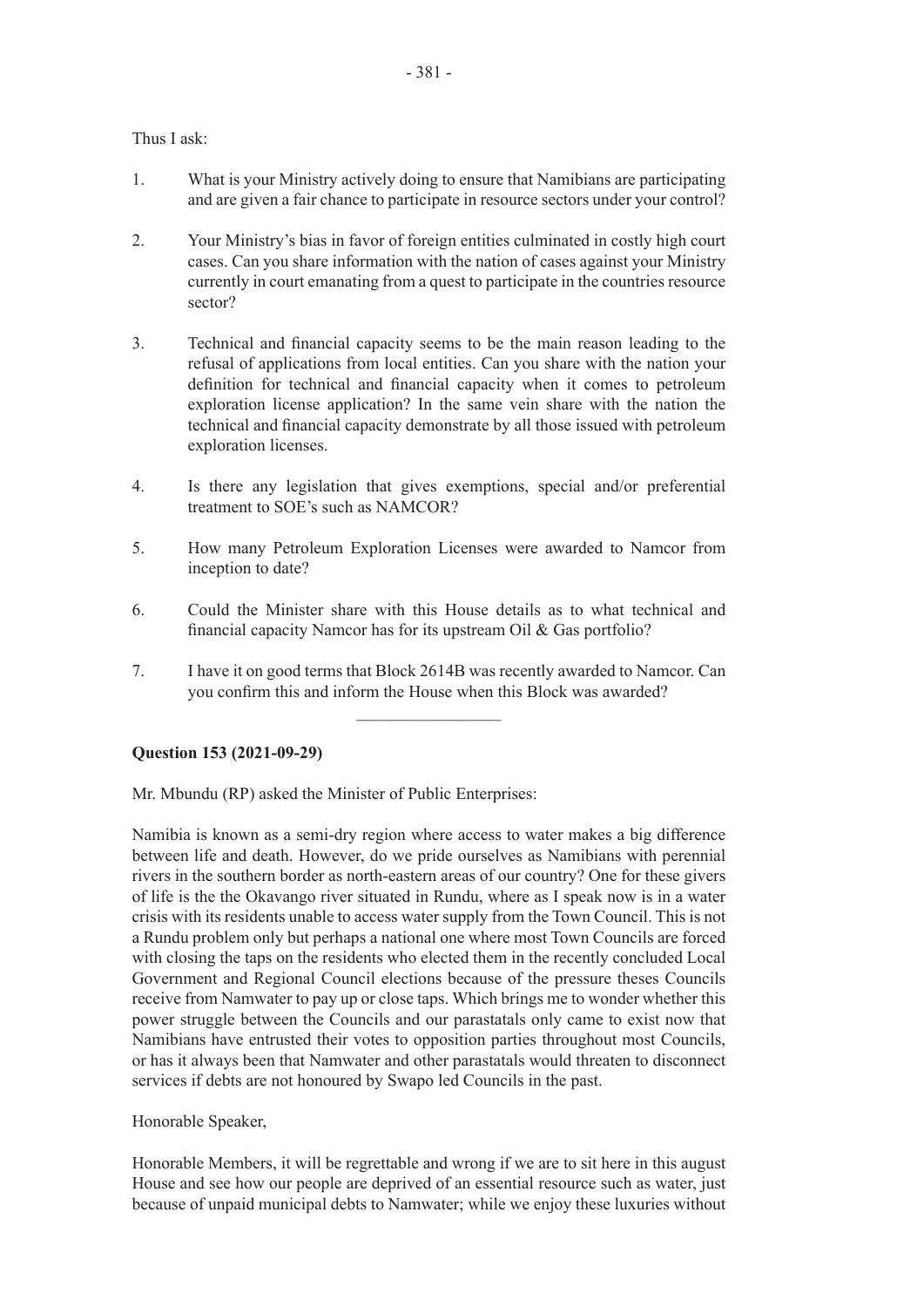any worry. Furthermore, must it be noted that all Government Ministries, Agencies and Parastatals have one primary mandate: and that is to serve the Namibian taxpayers in the most dignified and effective way as possible since they are beneficiaries of the National budgets which comes from all taxpayers. We are aware that these institutions need to generate revenues to sustain itself but in these times of COVID-19 where we talk about personal hygiene, we can not afford to operate as business as usual. It is with this in mind that I put the following forward for the Minister's response.

Thus, I ask:

- 1. As we are in a pandemic where access to water is a necessity to fighting COVID-19, is the Directive relating to *Regional Councils and Local Authority Councils: State of Emergency -Covid-19 Regulations, published under Proclamation No. 9 of 28 March 2020* also applicable to Namwater and Nampower as essential service providers to all Councils countrywide?
- 2. If not, what is the role of the the Ministry of Public Enterprises to provide alternative solutions to these Local Authority Councils with regards to subsidizing the costs of free portable water, without placing these Councils in extreme debt with Namwater?
- 3. Was your Ministry involved in the recommendation and execution of the aforesaid directive to instruct Namwater to suspend billing the Town Councils for usage of water, just as it was expected of Town Councils to suspend billing?
- 4. Has your Minstry and Mr Abraham Nehemia, the Namwater CEO; alongside the Ministry of Urban and Rural Development formally engaged the Town Councils on effective methods on recovering the debts, without exposing the residents to harsh debt collection methods?

 $\overline{\phantom{a}}$  , where  $\overline{\phantom{a}}$ 

#### **Question 154 (2021-09-30)**

Mr. Smit (PDM) asked the Minister of Finance:

In April 2020, Government gave a directive to Regional Councils and Local Authorities instructing them to ensure that all residents who were in water arrears, and those who had no access to portable water, be provided with access to water. Understandably, Government gave this directive to mitigate the effects of the novel corona virus, and in particular for the poor.

Now Minister, the Minister of Agriculture, Water and Land Reform, Hon. Calle Schlettwein, yesterday informed this august House that NamWater now sits with over N\$500 million in unpaid water bills from Local Authorities, largely due to the directive that was given by Government in April 2020 due to Covid-19. Hence, one is tempted to interrogate whether Government did thorough planning before this directive was given out.

One is further tempted to interrogate as to how and where the numerous Covid relief packages that Government acquired were spent. These includes the N\$8,l billion economic relief and stimulus package that was announced by Government in April 2020, and the N\$4 billion provided by the IMF in April 2021. These amounts to more than N\$12 billion that the Government spent on Covid relief. It is then dumfounding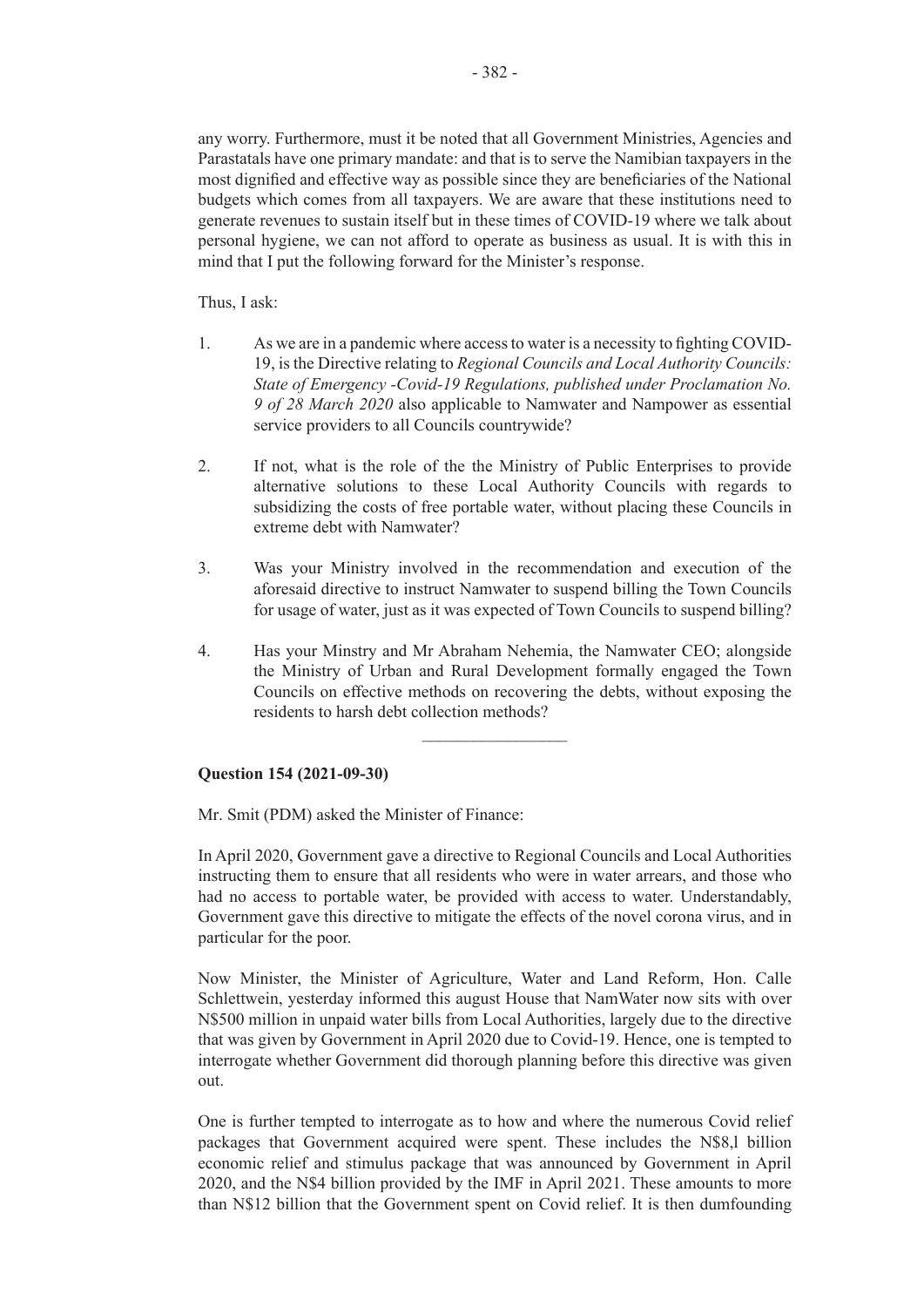as why the Government failed to prioritise the provision of water to residents of local authorities as per its own directives.

I thus ask:

- 1. Can the Minister explain to this august House as to why Government failed to prioritise the provision of water to residents of local authorities as part of its Covid relief packages?
- 2. Does the Government have any plans in place to assist these local authorities to settle the N\$500 million unpaid water debt owed to Nam Water?
- 3. Lastly, can the Minister give a comprehensive breakdown of how and where the Covid relief packages were spent?

 $\frac{1}{2}$  ,  $\frac{1}{2}$  ,  $\frac{1}{2}$  ,  $\frac{1}{2}$  ,  $\frac{1}{2}$  ,  $\frac{1}{2}$  ,  $\frac{1}{2}$  ,  $\frac{1}{2}$  ,  $\frac{1}{2}$  ,  $\frac{1}{2}$ 

# **Question 155 (2021-10-06)**

Mr. Seibeb (LPM) asked the Deputy Prime Minister and Minister of International Relations and Cooperation:

You refused to provide an adequate commensurate with an international relations minister in the world when I asked you few simple questions. I wish to remind you that Article 41 Ministerial Accountability underlines "All Ministers shall be accountable individually for the administration of their own Ministries and collectively for the administration of the work of the Cabinet, both to the President and to Parliament."

Should you continue to refuse to provide answers, just inform us so we take concomitant action! As the LPM, and rightly as Internationalist, we have observed that there is increase onslaught against the indigenous peoples in international politics. The living space for the indigenous people is squeezed every day.

# ON THE FORCED EVICTION OF ZIMBABWEAN INDGIENOUS PEOPLE FROM THEIR LAND

Mr. Emmerson Mnangagwa, The President of Zimbabwe plan to evict 12 000 members of the Shangani indigenous minority from their ancestral land in Zimbabwe to purportedly make way for an alfalfa production (animal feed production), for a commercial interest of one person, despite a March 6, 2021 court order to halt the move, using his so-called special presidential powers. The Zimbabwean President and by implication Zimbabwean authorities are specifically threatening to remove Chilonga people from their homes without offering them any alternative accommodation. The people are anxious and such forced evictions drive people into poverty and destroy livelihoods.

The following question suffices;

Could the Minister find out from your counterpart or from the Zimbabwean High Commissioner in Namibia on this critical matter and provide a thorough feedback to Parliament as we witness similar actions being committed by Namibian powerful state elite in capture of land and land grabbing of the Hai//om San people?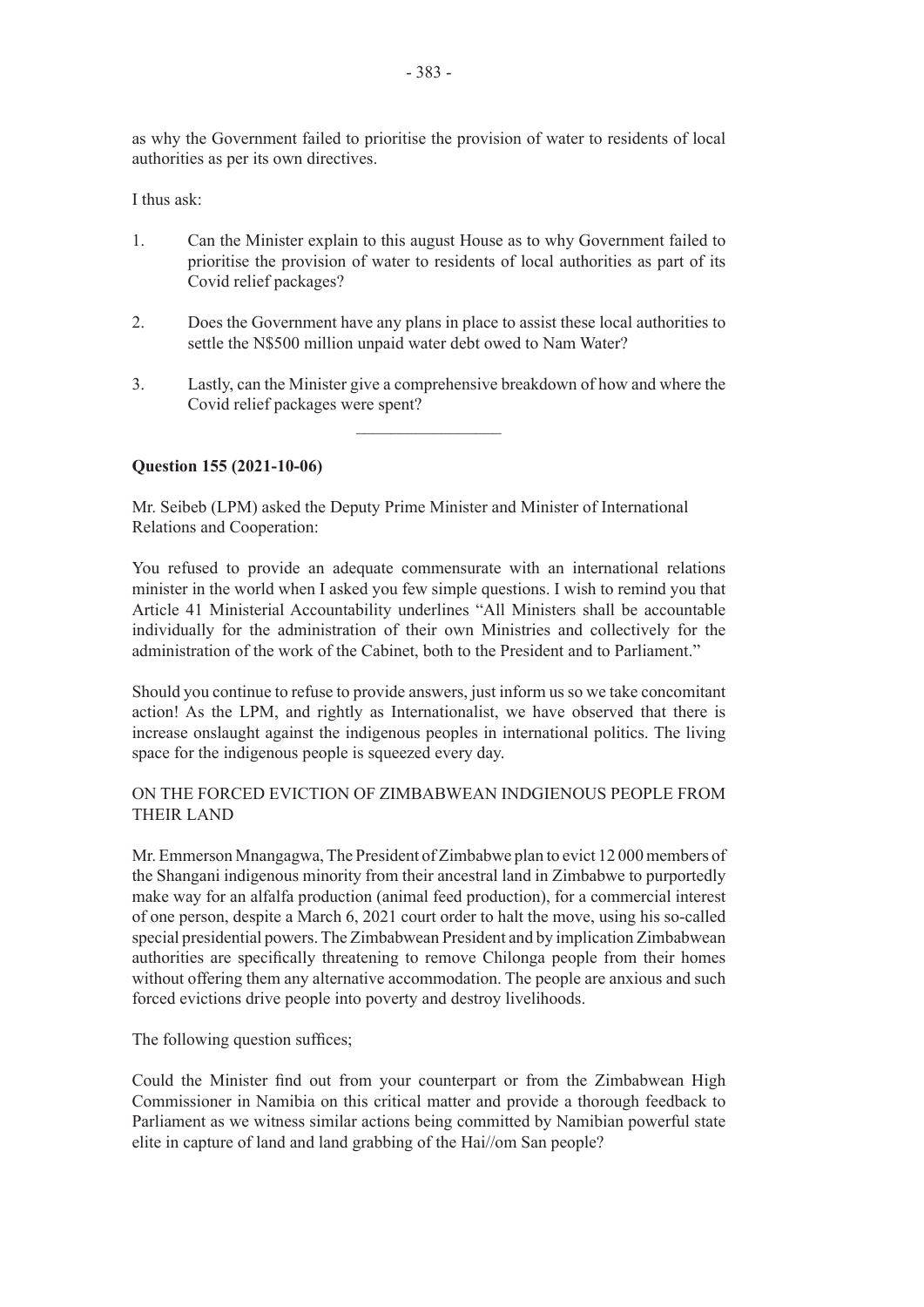# ON THE GENOCIDE COMMITTED BY CHINA AGAINST THE UYRGHUYRS IN XINJIANG

For far too long, we have been quiet as a nation against the ongoing acts of genocide. committed by the Chinese government against Muslim Uyghurs in Xinjiang, China. The irresponsible utterances by the Chinese President Xi Jinping set in motion the effort to destroy Uighurs as a group when he launched the "People's War on Terror" in Xinjiang in 2014.

The Report entitled, 'THE UYGHUR GENOCIDE: An Examination of China's Breaches of the 1948 genocide Convention, March 2021' by the Newlines Institute for Strategy and Policy, summarised the genocidal acts as: killing members of the group, causing serious bodily or mental harm to members of the group, deliberately inflicting conditions of life calculated to bring about the group's physical destruction in whole or in part, imposing measures intended to prevent births and forcibly transferring children of the group to another group.

Therefore the following questions:

- 1. Why have we not expressed ourselves in one way or the other, either to support China in its denial that there is no genocide, or in condemning China of a genocide that they are trying to hide?
- 2. Have we as a country, decided to abdicate from our international duty by having signed the 1948 Convention on the Prevention and Punishment of the Crime of Genocide?
- 3. Does our silence therefore condone a possible genocide in China?
- 4. Has Namibia abandoned its values and convictions as a nation, that just thirty one years ago, emerged from the clutches of apartheid colonialism, in maintaining silence against China's human rights abuses?
- 5. Have you summoned the Ambassador of China in Namibia, or our Ambassador in Beijing to discuss this genocide with a hope to take concrete action? Is money or concessional loans more important for Namibia then human lives?
- 6. Will Namibia sponsor a motion in UN Security Council to denounce China and impose sanctions against this country?
- 7. If China continues with the same degree of genocidal agenda, will Namibia boycott the 2022 Beijing Winter Olympic games?

#### ON THE GENOCIDE OF THE RUHINGA PEOPLE IN MYANMAR

Myanmar, it is widely reported, has engaged in a broad and sustained genocide of the Rohingya people, under the leadership of the so-called Aung San Suu Kyi, the democracy activist, who is herself now under house arrest. This genocide has forced millions of Rohingya to flee from the motherland in seeking refuge in other neighbouring countries, destitute, and reduced to tent dwellers for more many years now. Discriminatory policies of Myanmar's government since the late 1970s have compelled hundreds of thousands of Muslim Rohingya to flee their homes in the predominantly Buddhist country. Most have crossed by land into Bangladesh, while others have taken to the sea to reach Indonesia,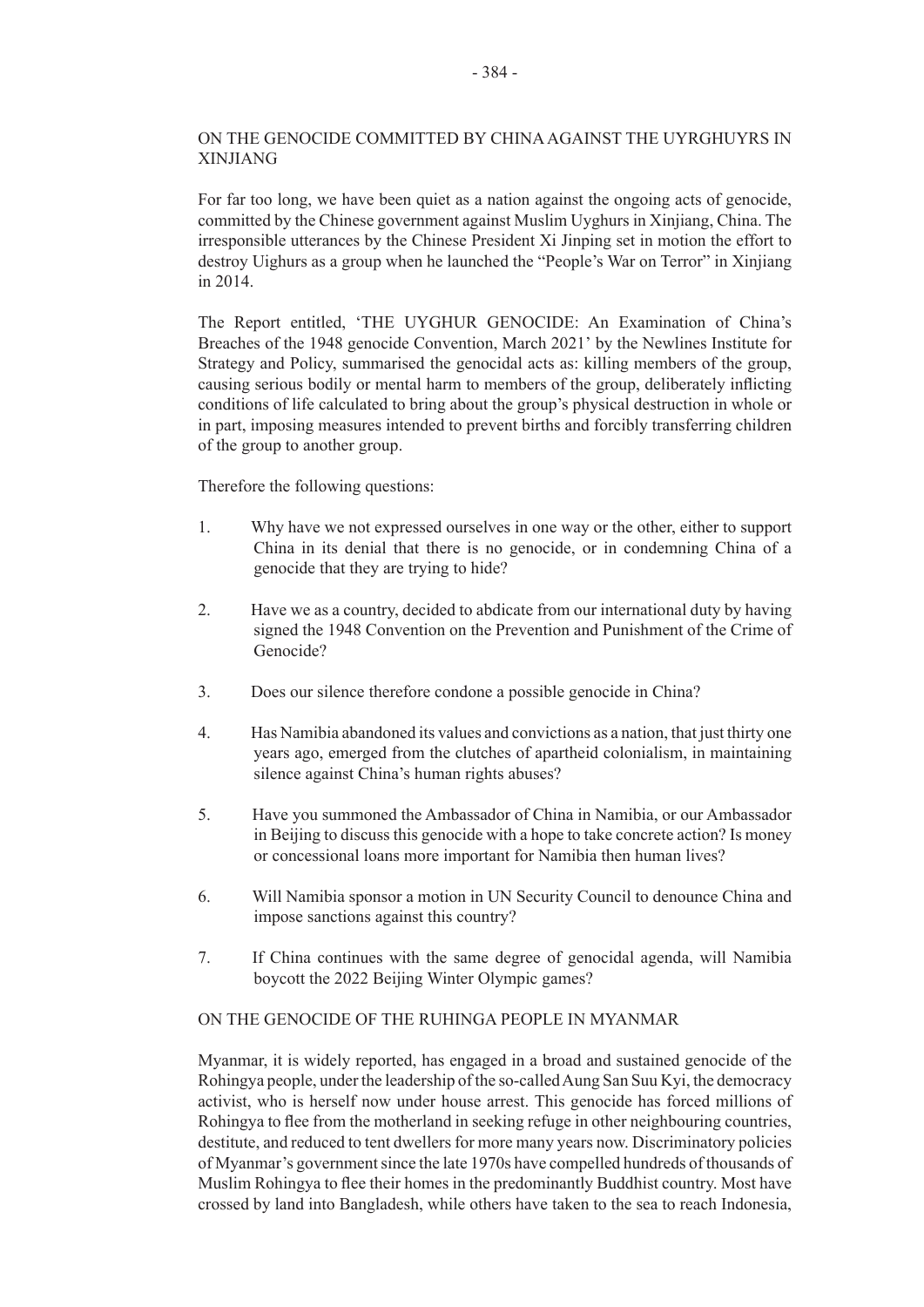Malaysia, and Thailand. The Myanmar government has effectively institutionalized discrimination against the ethnic group through restrictions on marriage, family planning, employment, education, religious choice, and freedom of movement. The United Nations has said that those forces showed "genocidal intent," and international pressure on the country's elected leaders to end the repression continues to rise.

Hence the following questions;

- 1. Why have we not, as a country expressed ourselves in one way or the other, to condemn the military junta in Myanmar?
- 2. Does our silence condone the genocide that happened in Myanmar? Has Namibia taken any loans from Myanmar? Any bilateral relations?
- 3. Namibia has not made any statement at the United Nations, African Union level, or even sponsored a motion on sanctions? Why the silence?

 $\frac{1}{2}$ 

# **Question 156 (2021-10-06)**

Ms. Van den Heever (PDM) asked the Minister of Public Enterprises:

Last week, the Ministry of Agriculture, Water and Land Reform and the Ministry of Public Enterprises availed N\$9 million to Agribusdev in order to save the company from South African company Kynoch, which threatened to attach 3000 tonnes of maize over unpaid debts owed by Agribusdev to the company. This is money that was earmarked for other critical Agribusdev projects.

Minister, I have over the years given numerous interventions in this august House on the state of Agribusdev. During this time, the state of the institution mandated with managing our 11 Green Schemes across the country has gone from bad to worse, and there is now a clear gross erosion of the simple tenets of good public administration and effective governance. This latest last ditch rescue from the Ministry of Agriculture, Water and Land Reform and the Ministry of Public Enterprises is one more nail in the coffin in the inevitable failure of the turbulent stint of this public enterprise. In the midst of this confusion, taxpayers continue to bear the brunt of the total collapse in good governance at the company.

I thus ask the Minister

- 1. In June 2021, the Executive Director in the Ministry of Agriculture. Water and Land Reform, informed employees of Agribusdev that the company will be dissolved. Can the Minister provide this august House with a comprehensive update on how far this has gone, or whether Government has decided to adopt other alternatives to remedy the situation at the company?
- 2. If the answer to Question 1 is the latter, what are these interventions that Government has explored within the last six months?
- 3. Finally Minister, I posed a question to you in February of this year, in which I enquired on the findings of the forensic audit investigation into the conduct of the late Agribusdev Managing Director, Mr. Petrus Uugwanga. I never got a response to this query. Hence, can the Minister kindly provide this august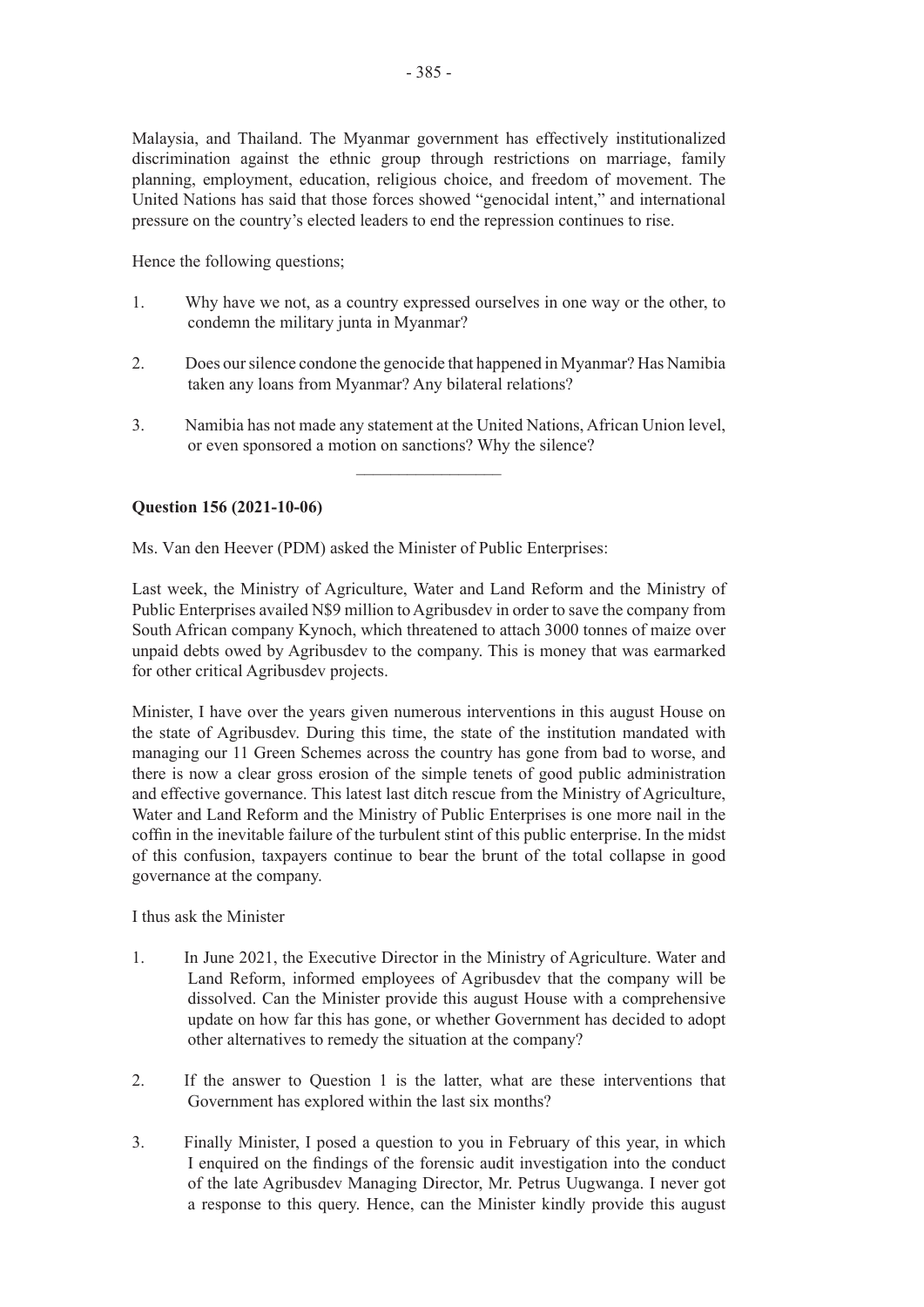House with a report on the findings of the forensic audit investigation against the late Mr. Petrus Uugwanga?

# **Question 157 (2021-10-07)**

Mr. Smit (PDM) asked the Minister of Education, Arts and Culture:

Thirty one years after independence, there are still many Government schools and hostels especially in the north, west and south of Namibia that are in a shocking state of disrepair. Children as young as seven are living with older children in huts made of sticks and mud, with no adult supervision, no ablution facilities and no eating facilities. School buildings are in a state of collapse and have no proper toilets or running water and electricity.

I thus ask:

- 1. Can the Minister explain to this august House when action will be taken to upgrade these education facilities to proper standards?
- 2. Will the Minister agree with me that this Government and her Ministry have failed the young people of Namibia by not applying the correct priorities regarding how to spend the education budget?

 $\overline{\phantom{a}}$  , where  $\overline{\phantom{a}}$ 

#### **Question 158 (2021-10-07)**

Mr. Smit (PDM) asked the Prime Minister and Minister of International Relations and Cooperation:

It is widely accepted that Namibia's tourism sector has been decimated by the rules put in place regarding Covid-19 by some foreign countries and in particular the fact that the United Kingdom has placed Namibia on its so-called Red List. This listing makes it almost impossible for British tourists to visit Namibia, despite the fact that the number of Covid cases has dropped drastically over the past month. Visitors to Namibia returning to the UK are expected to quarantine for a week at a designated hotel at a cost to themselves of about N\$46 000 per person. Namibians may not enter the UK. The UK is expected to take South Africa off this Red List this week after President Cyril Ramaphosa spoke to Prime Minister Boris Johnson last weekend.

I thus ask

- 1. What have you done to persuade the UK to also remove Namibia from its Red List?
- 2. If anything, when can Namibia expect to start seeing British tourists again?
- 3. If nothing has been done, why is this and when will the Hon Minister do something about this important matter?

 $\frac{1}{2}$ 

 $\frac{1}{2}$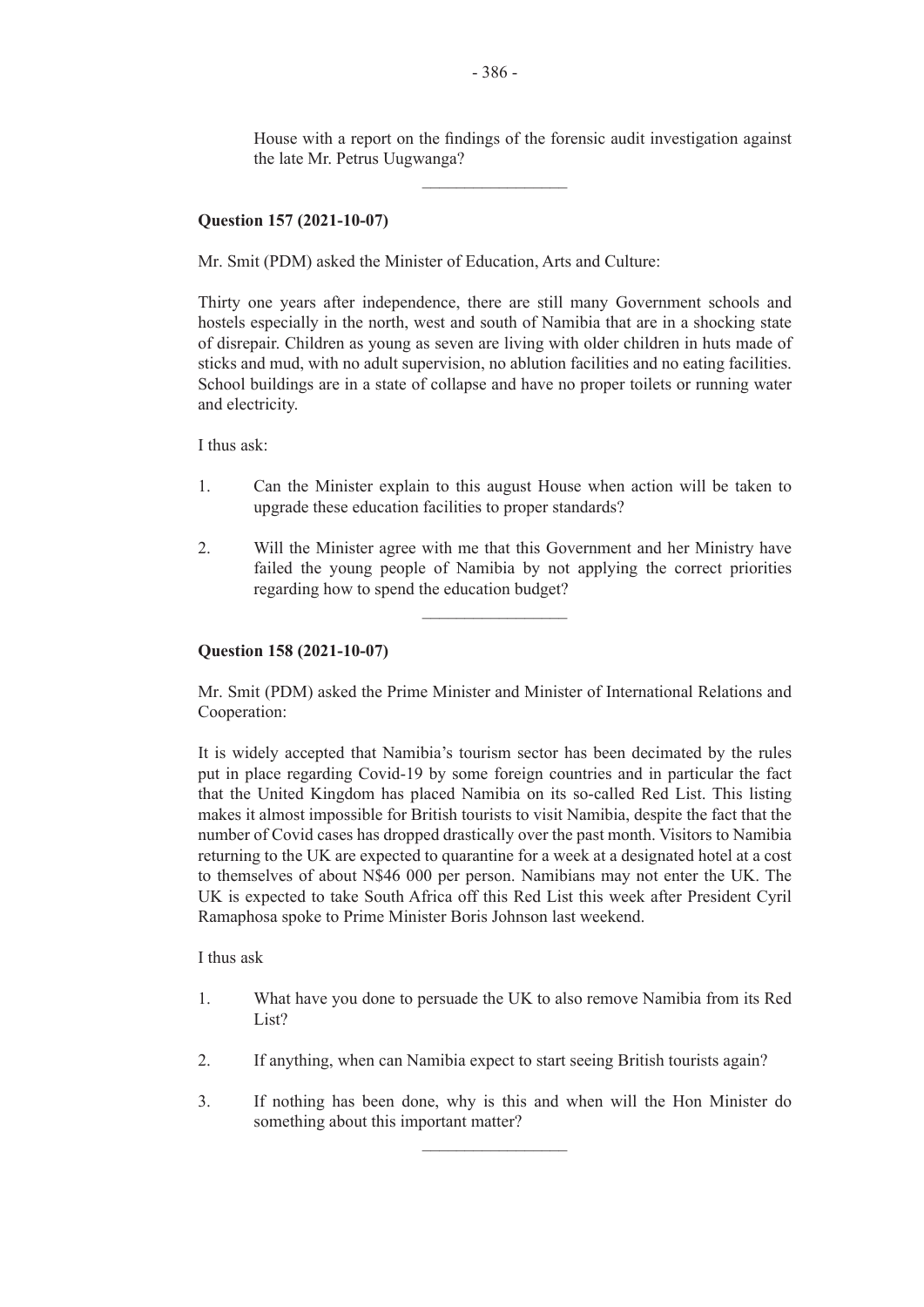# **Question 160 (2021-10-07)**

Mr. Smit (PDM) asked the Minister of Urban and Rural Development:

Recent media reports have made it clear that there is much to be desired in the way that many towns in Namibia are being run. There have been reports of local authority salaries not being paid in Rundu and Henties Bay, Grootfontein Councillors being involved in corrupt activities and infrastructure such as roads and services such as water supply and garbage removal being neglected. We all watched with dismay recently when Rundu citizens had to resort to scooping water from the crocodile and hippo infested Kavango River for more than a week because the Council was unable to pay its water bill.

I thus ask:

- 1. Can the Minister explain to this august House when action will be taken to discipline the Councils that are failing to provide the services and maintenance they are being paid for?
- 2. What will be done to recoup the money owed to the Council by the inhabitants of Rundu and elsewhere who fail to pay their municipal accounts?
- 3. Does the Minister agree with me that since people cannot survive without clean water, and the Local Council cannot provide free services, the money must be found to install prepaid water and electricity meters at all premises in Rundu and other towns where people neglect to pay their bills?

 $\frac{1}{2}$  ,  $\frac{1}{2}$  ,  $\frac{1}{2}$  ,  $\frac{1}{2}$  ,  $\frac{1}{2}$  ,  $\frac{1}{2}$  ,  $\frac{1}{2}$  ,  $\frac{1}{2}$  ,  $\frac{1}{2}$  ,  $\frac{1}{2}$ 

# **Question 161 (2021-10-07)**

Ms. Dienda (PDM) asked the Minister of Information, Communication and Technology:

Employees of the Namibian Broadcasting Corporation (NBC) downed tools earlier this year. Their plight among others, was an increase in their salary, update of aging and outdated broadcast and transmission equipment, a financial audit by an external and independent company and the permanent employment of all contract employees. Minister. I am fully aware that the employees of the NBC, through their bargaining body, the Namibian Public Workers Union (NAPWU), signed an agreement and undertook the industrial action knowing that the 'No work, no pay' rule would be applied.

After the strike was called off by NAPWU, the board and management of the NBC immediately enacted the 'no work, no pay' clause. Subsequently at the end of May, all those who took part in the strike did not get a salary. Though the employees' salaries were zero, the NBC announced that further deductions would still be made, and that these deductions would be affected over a period of five months (October being the last month)

Minister, employees were not consulted nor informed on how these deductions were calculated, and some have raised errors with the company's HR department, yet no rectifications have been made. Hence, the bosses continue to bulldoze unfair deductions on the salaries of these hardworking employees.

I thus ask the Minister

.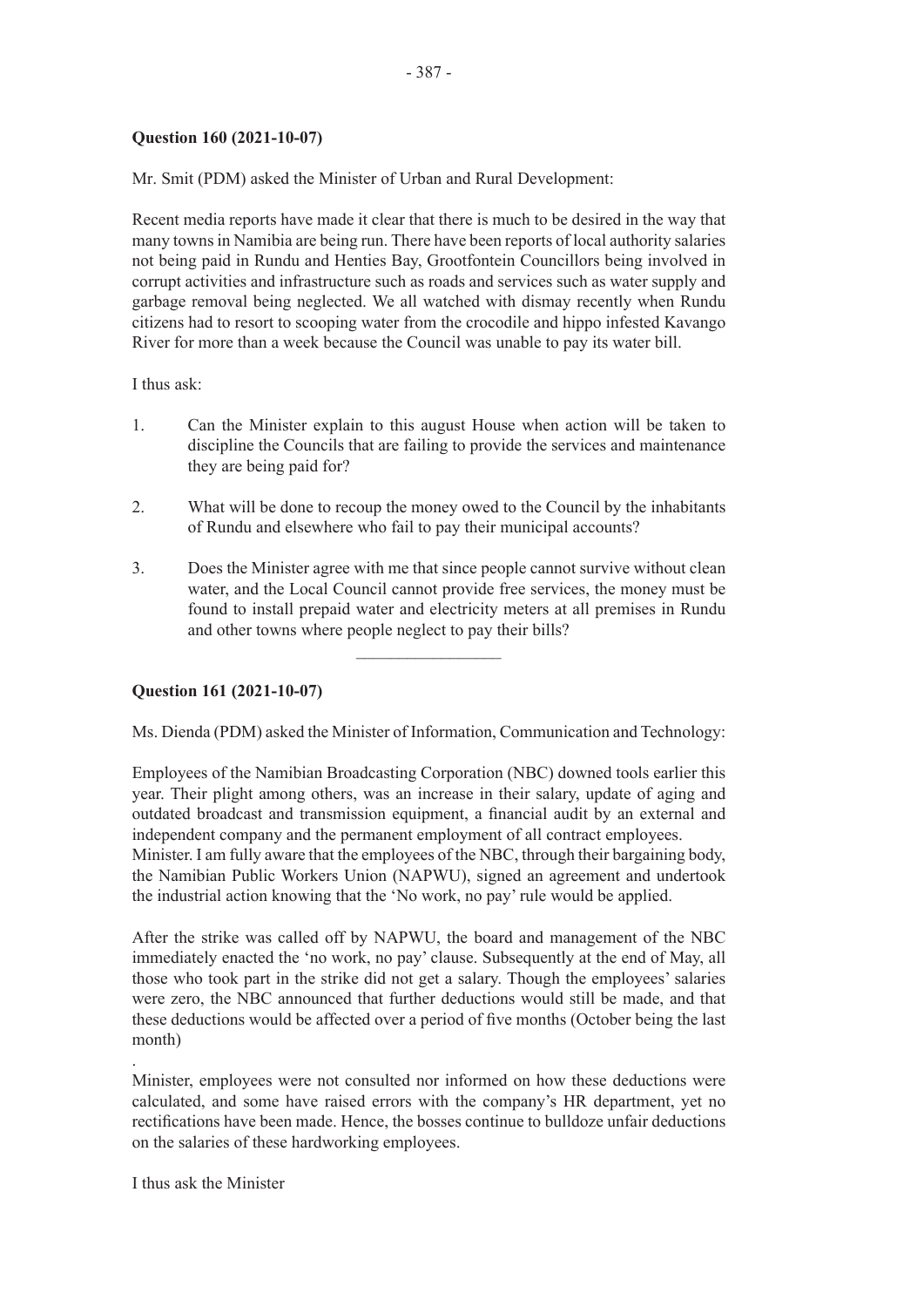- 1. How were these calculations made?
- 2. How can an employee be deducted N\$17 000 for two weeks and NS21 000 for the remaining two weeks? (Taking into cognisance of the fact that the N\$21 000 is divided into five months)
- 3. Thirdly, are these deductions within the legal framework which stipulates that no more than two thirds of an employee's salary should be deducted?
- 4. How many employees have raised concerns with NBC's HR department about calculations that were done wrong? And how many such errors have been corrected?
- 5. Furthermore Minister, the broadcaster's top bosses awarded themselves fat bonuses while journalists in the newsroom have had to share computers to write stories. When last did the Minister visit the newsroom to see the conditions under which NBC employees are working?
- 6. Minister, one of the demands of the striking workers was the upgrade of dilapidating equipment at the public broadcaster. Has the Ministry done an audit on the current equipment of the NBC, and how much will the upgrading of equipment cost?
- 7. Finally Minister, the NBC plans to introduce a 24hour news channel. However, the broadcaster has always maintained that it is underfunded. Can the Minister share with the House a detailed and comprehensive outline of cost implications that such a plan may have. In short, how is the broadcaster planning to roll out such a production?

 $\overline{\phantom{a}}$  , where  $\overline{\phantom{a}}$ 

#### **Question 162 (2021-10-07)**

Mr. Tjeundo (PDM) asked the Minister of Industrialisation and Trade:

Namibia presents a classic case of an African "enclave economy". The expansion of education was not accompanied by structural economic changes leading to a mismatch between skills and the labour market. Past interventions (TIPEEG, EPZ etc.) did not result in economic and structural transformation, and blind faith in foreign investment did not pay off. The current austerity/ structural adjustment offer no hope.

I thus ask the Minister

- 1. How far is your Ministry with regard to building social infrastructure while utilizing local materials and skills in the labour market?
- 2. What strategies does your Ministry have in place to kick start revival of the local economy?
- 3. What is currently up for public/country benefit/(in public domain) with regard to the nurturing of local value addition, value chains and renewable energy ?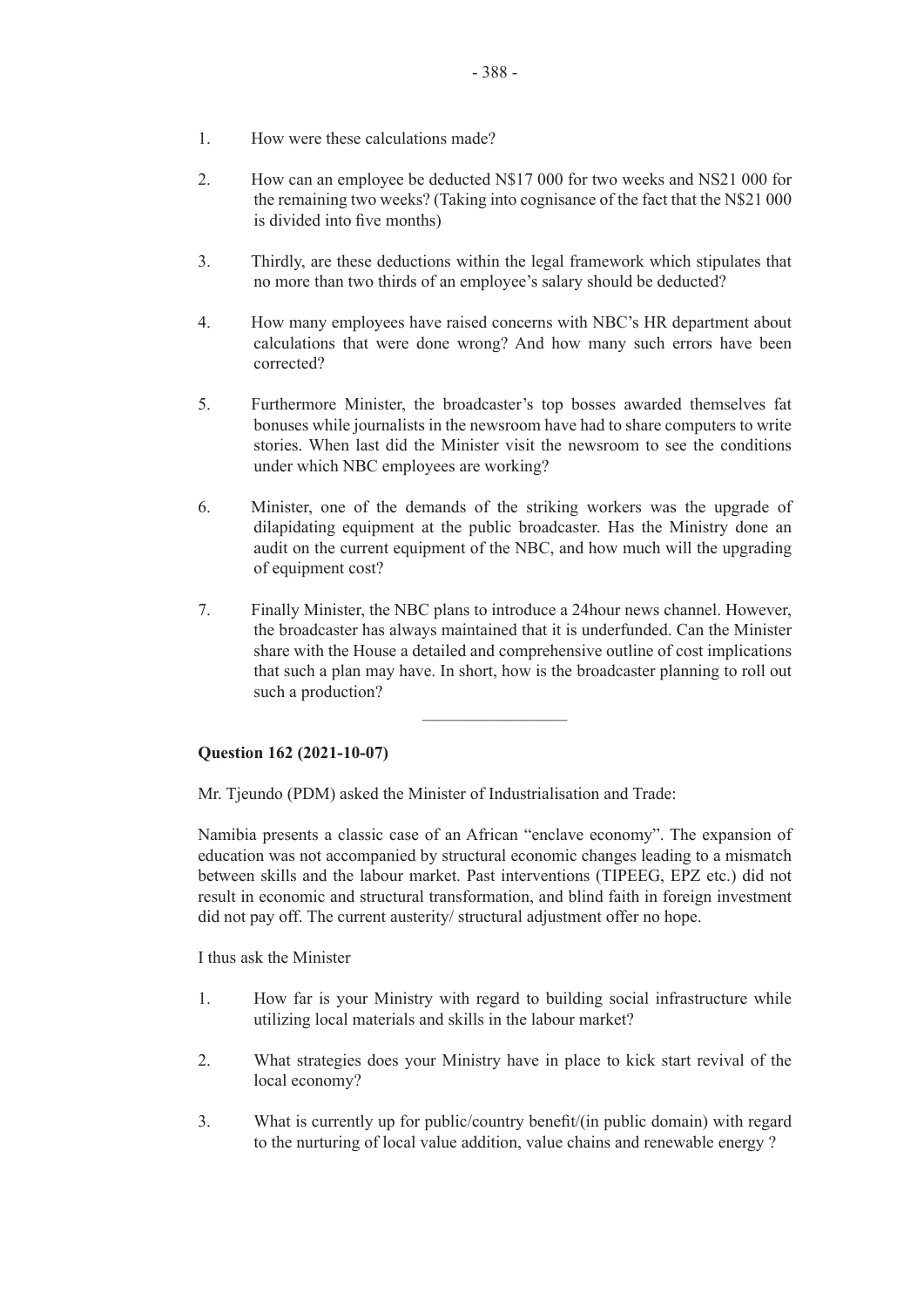$\frac{1}{2}$  ,  $\frac{1}{2}$  ,  $\frac{1}{2}$  ,  $\frac{1}{2}$  ,  $\frac{1}{2}$  ,  $\frac{1}{2}$  ,  $\frac{1}{2}$  ,  $\frac{1}{2}$  ,  $\frac{1}{2}$  ,  $\frac{1}{2}$ 

#### **Question 163 (2021-10-07)**

Mr. Tjeundo (PDM) asked the Minister of Urban and Rural Development:

Your office is well aware of the fact that the residents occupying the lodge units at Samora Machel Constituency are faced with continuous challenges of being evicted from these lodge units by the National Housing Enterprise (NHE). These are lodges on which their parents, grandparents and uncles were resettled in the late 1980's by the South African apartheid administration from the Katuiufa compound (Okomboni), and it is the only home they have known for their entire life.

After the NHE took over ownership of the mandate of the South African apartheid administration state-owned housing property company Nasboukor, the NHE, without knowledge of the occupants of the lodges, started selling the lodge units to individuals, which has now resulted in the continuous evictions that the residents are subjected to.

The residents of the lodge units have written numerous letters and had countless engagement with various offices, including the NHE, the Vice-President, the Attorney-General and the Ministry of Urban and Rural Development, but yet no consensus has been reached on the issue. There seems to be no political will from those in influential offices to resolve this stalemate. Hence, the occupants of these lodge units continue to live in fear of being evicted from the only dwellings they call home.

I thus ask the Minister

- 1. What interventions has the Ministry of Urban and Rural Development, in conjunction with all other parties involved in this matter, employed to reach a common consensus with the occupants of this lodge units and resolve this stalemate?
- 2. Did the NHE have unilateral powers to sell these lodge units inherited from Nasboukor to other individuals without prior consent of the current occupants of the units?
- 3. Furthermore, did the NHE consider the adverse effects that such an action would have on the occupants of the lodge units?

 $\frac{1}{2}$  ,  $\frac{1}{2}$  ,  $\frac{1}{2}$  ,  $\frac{1}{2}$  ,  $\frac{1}{2}$  ,  $\frac{1}{2}$  ,  $\frac{1}{2}$  ,  $\frac{1}{2}$  ,  $\frac{1}{2}$  ,  $\frac{1}{2}$ 

#### **Question 164 (2021-10-12)**

Mr. Smit (PDM) asked the Minister in the Presidency:

It has been reported in the media that Namibia has sent 19 people from various Ministries to the Dubai Expo for a period of six months. This is reported to cost the Government a whopping N\$20 million dollars.

I thus ask:

1. Can the Minister please inform this august House why these civil servants must spend 6 months at the taxpayers' expense in one of the most expensive places in the world?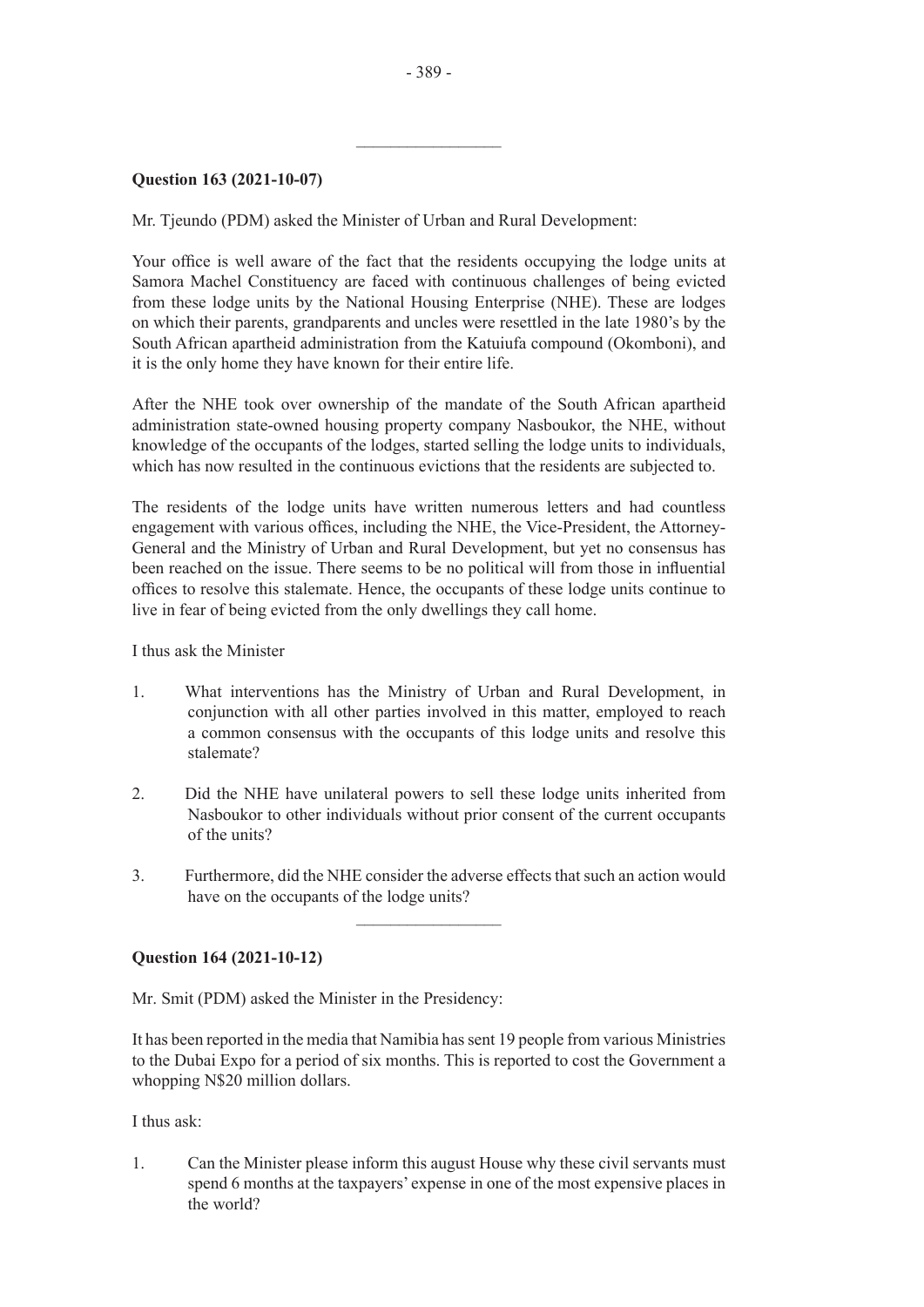- 2. What does the Government hope to gain from the investment?
- 3. Surely the civil servants can sell Namibia to the Middle East much more effectively by simply visiting the countries that are likely to invest in Namibia instead of spending six months away from their jobs?
- 4. What evidence is there that this glorified holiday will benefit Namibia with Ministries like Agriculture and Water and Land Reform, International Relations, Information and Communication, the NBC and Mines and Energy participating in the Expo?
- 5. Will the Minister assure this august House that this extended visit to the Expo will not turn into another "Kora investment" and leave Namibia with nothing to show for its investment of N\$20 million?

 $\overline{\phantom{a}}$  , where  $\overline{\phantom{a}}$ 

# **Question 165 (2021-10-12)**

Mr. Smit (PDM) asked the Minister of Agriculture, Water and Land Reform:

I was pleasantly surprised to read in the media that you have spoken out against the reckless drilling of more than 1000 test wells in the Stampriet Aquifer in the vicinity of Leonardville by the Russian government company Rosatom. It is common knowledge among the farming community around Leonardville that Rosatom is prospecting for uranium in the aquifer and that fears have been raised by experts like Dr Roy Miller that this prospecting that has been going on since 2011 could contaminate the entire aquifer that stretches into Botswana and South Africa.

I therefore put the following questions:

- 1. Minister, can you guarantee this august House and the people of Namibia that this testing will be stopped forthwith?
- 2. Will you guarantee this august House and the people of Namibia that Rosatom will not be allowed to erect the pilot scheme they are planning to apply for?
- 3. Can the Minister inform this august House why permission was given to Rosatom in 2011 to drill test boreholes in a sensitive water restriction area?
- 4. Can the Minister Inform this august House to what extent Government control has been exercised over the sealing of these test boreholes since 2011 and whether there is any guarantee that all 1000 boreholes have been properly cemented to prevent leakage as required?
- 5. Will the Minister undertake to give this august House a brief overview of exactly what Rosatom has been doing and how it endangers the aquifer that provides drinking water to a vast area of the arid eastern part of Namibia?

 $\overline{\phantom{a}}$  , where  $\overline{\phantom{a}}$ 

#### **Question 166 (2021-10-12)**

Mr. Vries (PDM) asked the Minister of Public Enterprises: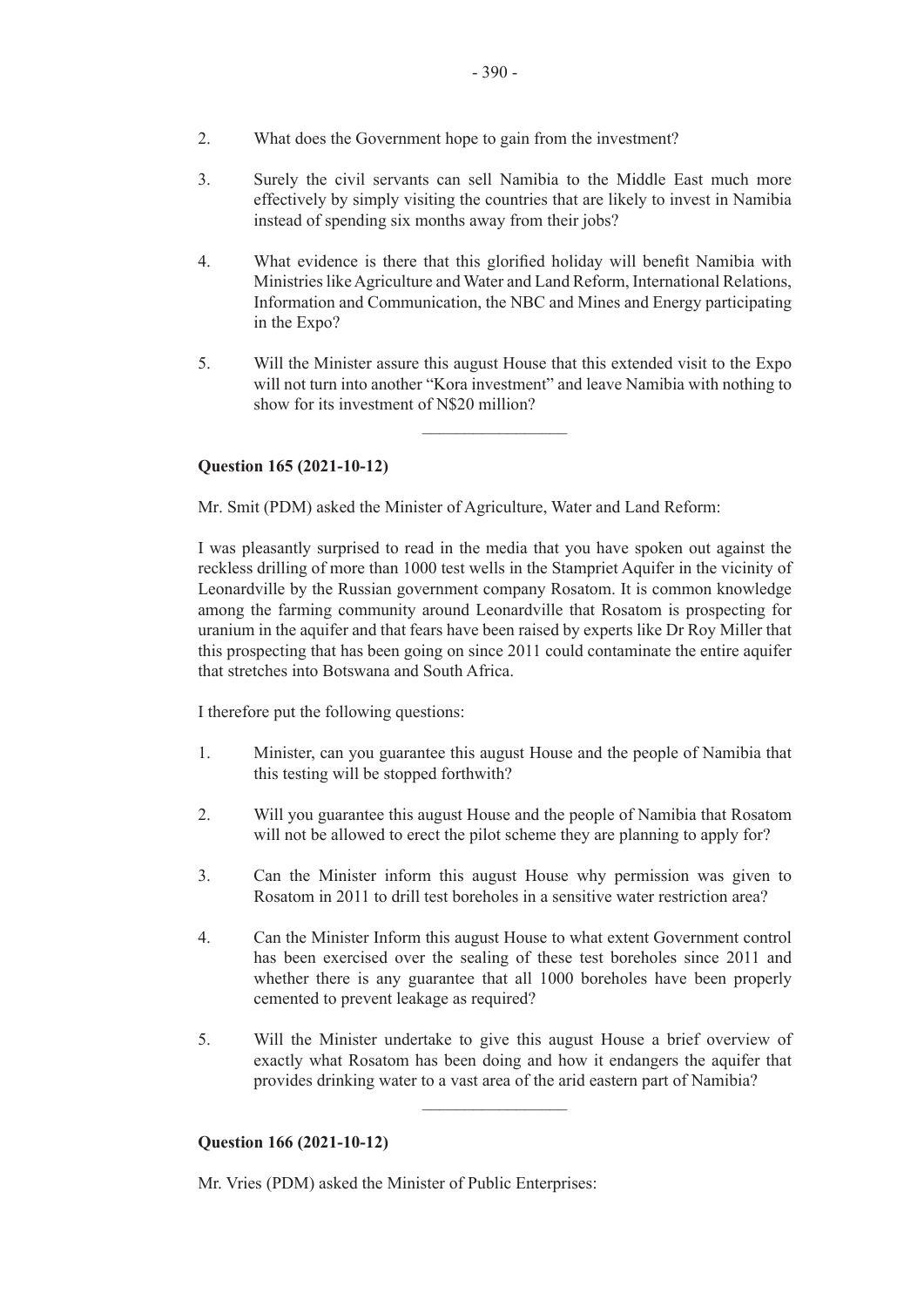We have been informed in early 2019 by technicians of the Mobile Telecommunications (Pty) Ltd (MTC) that they were busy constructing an eighty (80) meter tower on Farm Ubombo near Koes. In February 2020, after Nampower has completed delivering electricity to the site of the tower, everything has come to an abrupt standstill. The farming community and even residents of Koes are going through great difficulty to access the cellular phone network in and around Koes.

The Government through the Bank of Namibia has stopped the use of cheques as a form of payment to creditors and we have been reduced to make payments through swipe facilities provided by service providers. This method of payment has proven to be more frustrating than not having the cash to pay for goods and services.

- 1. What progress has MTC made to complete the construction of the mentioned tower?
- 2. When can the residents of Koes and adjacent farming community expect to access reliable network services?

 $\frac{1}{2}$ 

# **Question 167 (2021-10-13)**

Mr. Kavekotora (RDP) asked the Minister of Defence and Veterans Affairs:

The Ministry of Veteran's Affairs was established way back in 2007 but one hears veterans complaining about non-payments and or discriminatory practices in the registrations process.

Thus I ask:

- 1. What is the official figure of registered veterans from inception to date?
- 2. What is the official number of children of veterans and in what way have these children benefited in accordance with the veterans act?
- 3. Out of the officially registered veterans, how many benefited from the N\$ 50,000 once off payments and the N\$ 200.000 meant for project funding?
- 4. If there are veterans who qualify for these funds, but have not received these benefits to date, what are the justifications and when can they expect to benefit from these funds?
- 5. What benefits if any accrued to veterans since the establishment of the Veterans Associations?
- 6. I am reliably informed that abattoirs, a security company, Fishing quotas and brick making projects were established for the sole benefits of veterans. Can the Minister please quantify the benefits accrued to veterans as a result of these interventions?
- 7. I am informed that 600 applications for project funding were approved since 2011 but have not been funded yet. What is the justification?
- 8. Can the Minister make the register of Veterans available to PAC for further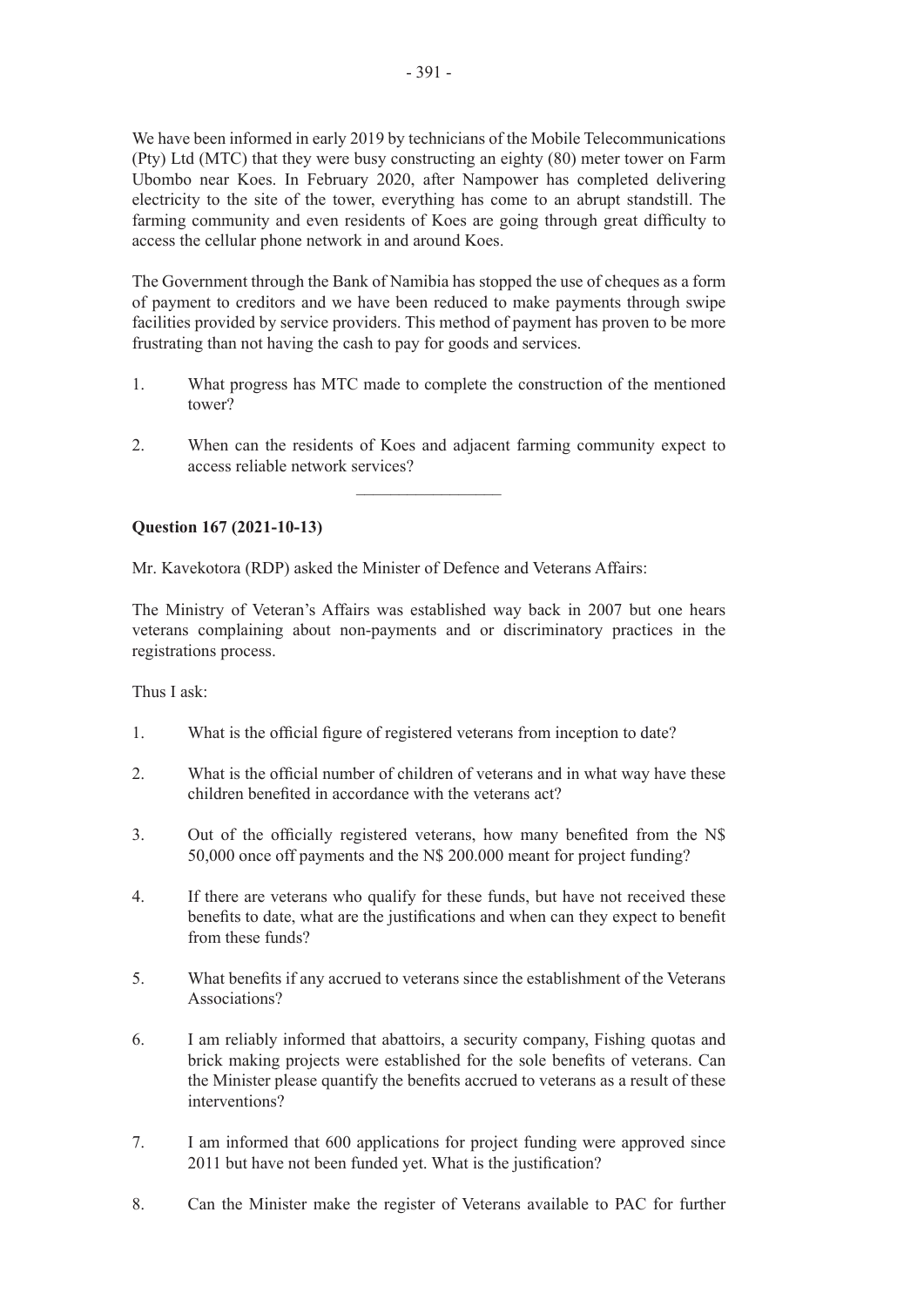scrutiny?

9. On August 16, 2021, Dr Albert Kawana MP, in his capacity as SWAPO Secretary for Legal Affairs wrote a letter to Sophia Shaningwa, SWAPO Secretary General, regarding a meeting with ex-plan combatants. In that letter Hon Kawana plea that all veterans who are still members of the SWAPO party must establish a single organization representing them and the new organization should consist of only SWAPO party members.

In which way is this practice not discriminatory and could this not lead to preferential treatment of ex combatants who are still SWAPO party members to the detriments of others who are not SWAPO members.

 $\frac{1}{2}$ 

# **Question 168 (2021-10-13)**

Mr. Muharukua (PDM) asked the Prime Minister:

Much is made by Government about lifestyle audits of public officials, possibly to identify unexplained wealth of those who are entrusted with public resources. One such group are the Directors and Commissioners in the Ministry of Mines and Energy and its SOE's. These groups are custodians of lucrative National Resources from which all Namibian must benefit; similarly these depict lavish personal lifestyles that, on the naked eye, could not be explained by mere monthly salaries. Therefore:

- 1. Is Government committed to the use lifestyle audits as a measure to curb corruption from our public offices?
- 2. Is Government prepared to do lifestyle audits on the commissioners and directors in the Ministry of the Ministry of Mines and Energy, and leaders of all SOE's that are currently, and formerly were, under the auspices of that Ministry?

 $\overline{\phantom{a}}$  , where  $\overline{\phantom{a}}$ 

3. If yes, when should the public expect these audits to commence?

#### **Question 169 (2021-10-14)**

Mr. Muharukua (PDM) asked the Minister of Agriculture, Water and Land Reform:

- 1. Is it correct that on 16 March 2018, the High Court reviewed and set aside the corrupt and / or illegal awarding of Portion A of Farm Karaam No. 152, Hardap Region, by your predecessor, Minister Utoni Nujoma?
- 2. Can you elaborate further on what actually occurred in the awarding of this farm to a person not being the one whom the warding was legally ought to have gone to?
- 3. Can you confirm that, in the same Court Order, the High Court ordered that the said Nuyoma must deal with the awarding of that farm "in accordance with the law", in which duty he clearly failed.
- 4. Is it correct that one Josia Tjirovi was recommended to the Minister for awarding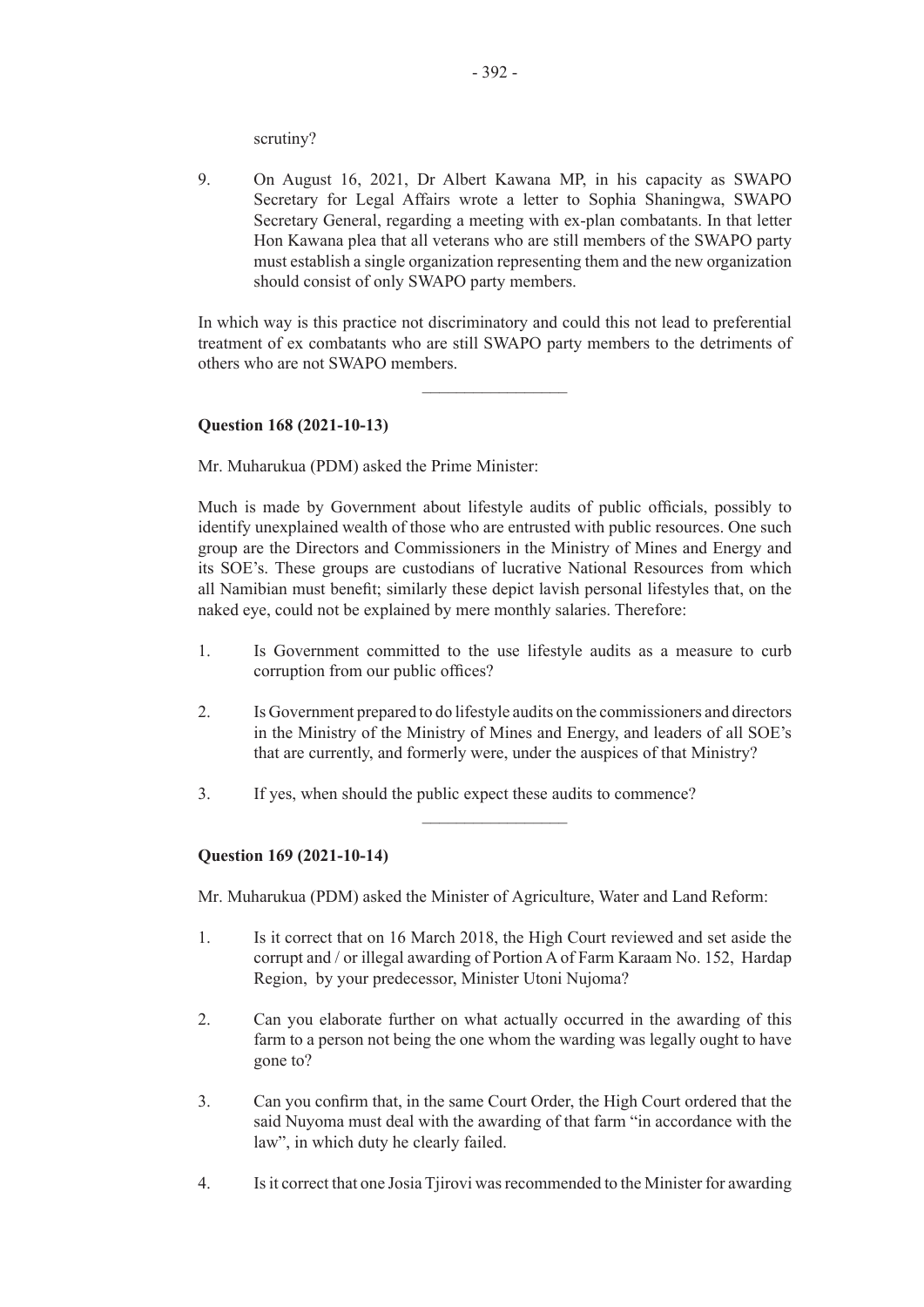of the said farm, and arbitrarily removed by the said Nuyoma?

- 5. What does your Ministry understand the meaning of the phrase, deal with the allocation of the farm in accordance with the law; would I be correct to state that the Court actually meant Nuyoma ought to have revoked his award and followed the initial recommendation?
- 6. Has your Ministry dealt with this awarding of this farm per the law as directed; what is the status of the occupation and leasehold of that farm at present?

 $\frac{1}{2}$  ,  $\frac{1}{2}$  ,  $\frac{1}{2}$  ,  $\frac{1}{2}$  ,  $\frac{1}{2}$  ,  $\frac{1}{2}$  ,  $\frac{1}{2}$  ,  $\frac{1}{2}$  ,  $\frac{1}{2}$  ,  $\frac{1}{2}$ 

**Question 170 (2021-10-14)**

Mr. Muharukua (PDM) asked the Minister of Mines and Energy:

- 1. Does Namcor have a budget to execute its work program for all the Petroleum Exploration Licenses that are issued to it to date?
	- a. If so, what is the budget provision in respect of each Petroleum Exploration License; and what has been spent on each license thus far? date (Kindly specify the exact amounts for each license)?
- 2. Would Minister, agree with me that the Standard Business Model in Upstream Oil & Gas Sector in simple terms for any applicant is:
	- a. Applicant acquires a Petroleum Exploration License through whatever licensing regime the Host Country, whether closed bidding, open bidding etc.). In many instances, the license holder then may ramp up the value of the license, and make it attractive to potential investors who have resources for the exploration to occur. (A Process called Farming In or Farming Down). However, farming out straight away is also doable to mitigate cost, and to share risk sharing.

Thus the following further questions:

- 3. Has there been foreign or Namibian (whether private or public companies) that went straight into a farm out process, after acquiring an exploration license?
	- a. If so kindly list the name of such companies.
	- b. Further, has such farming out processes proven to be a success in attracting the requisite investments to benefit exploration efforts and the economy at large?
- 4. From your Ministry's website a trend is notable from the 100 or so plus Petroleum Exploration licenses issued, that local Namibian ownership of licenses are 5%, 10% by Namcor, and 85% by International player in the industry. Hence the following questions:
	- a. What informs this notable quotas?
	- b. How does was the determination done to arrive are the current 5% of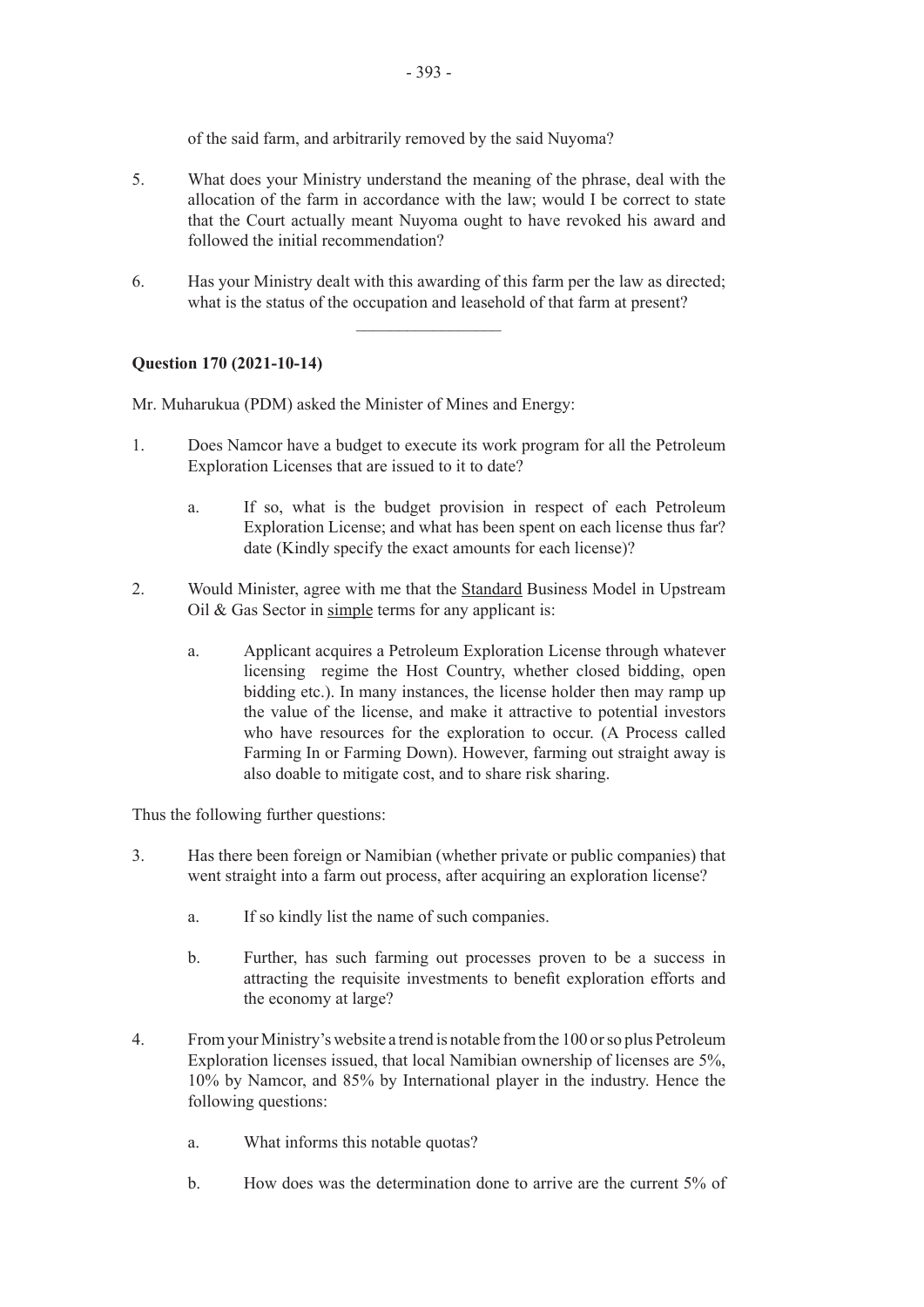the local stakes in these licenses.

- c. What measure do you have in place to ensure that officials in the Mines and Energy Ministry do not actually have a hand in deciding which Namibian local companies must partner with, and thereby own licenses by their proxies?
- 5. May the Minister kindly provide a list of all the local companies that have shareholding in companies to which petroleum licenses have been issues?
	- a. Who are the natural persons that own such local companies?
- 6. Finally, officials in your Ministry inform that Government has Petroleum Agreements in place with Oil & Gas companies, in terms whereof there are requirements relating to:
	- a. Companies having Bank Guarantee in place
	- b. Companies paying annual area license fees
	- c. Companies paying Petrofund contributions
	- 6.1 May you provide this august House with a list of companies that are not in compliance with the above requirements and / or any other as stipulated in the said agreement with government?
	- 6.2 Which of these companies are in default, but with waivers?  $\overline{\phantom{a}}$  , where  $\overline{\phantom{a}}$

# **Question 171 (2021-10-14)**

Mr. Smit (PDM) asked the Minister of Labour, Industrial Relations and Employment Creation:

The Social Security Act, 1994 (the "SSA") that commenced on 15 January 1995 was meant to enable the provision of social security benefits by means of the Maternity Leave, Sick Leave and Death Benefit Fund (the MSD Fund), the National Pension Fund (NPF) and the National Medical Benefit Fund (NMBF).

The SSA essentially regulates the provision of these benefits, sick leave benefits and death benefits through the MSD Fund and also the provision of funding for the conducting of training schemes and employment schemes for the benefit of socioeconomically disadvantaged persons who are unemployed as well as the granting of bursaries, loans and other forms of financial aid to students enrolled at any technical or academic institution of higher education through the Development Fund.

Currently, only two of the Funds established by the SSA are operational, namely: the MSD Fund and Development Fund.

After 27 years, the legal framework of the Social Security Commission and the Funds established by the SSA need to be urgently reviewed and modernized.

Namibia is a member of the International Labour Organization ("ILO") and is bound to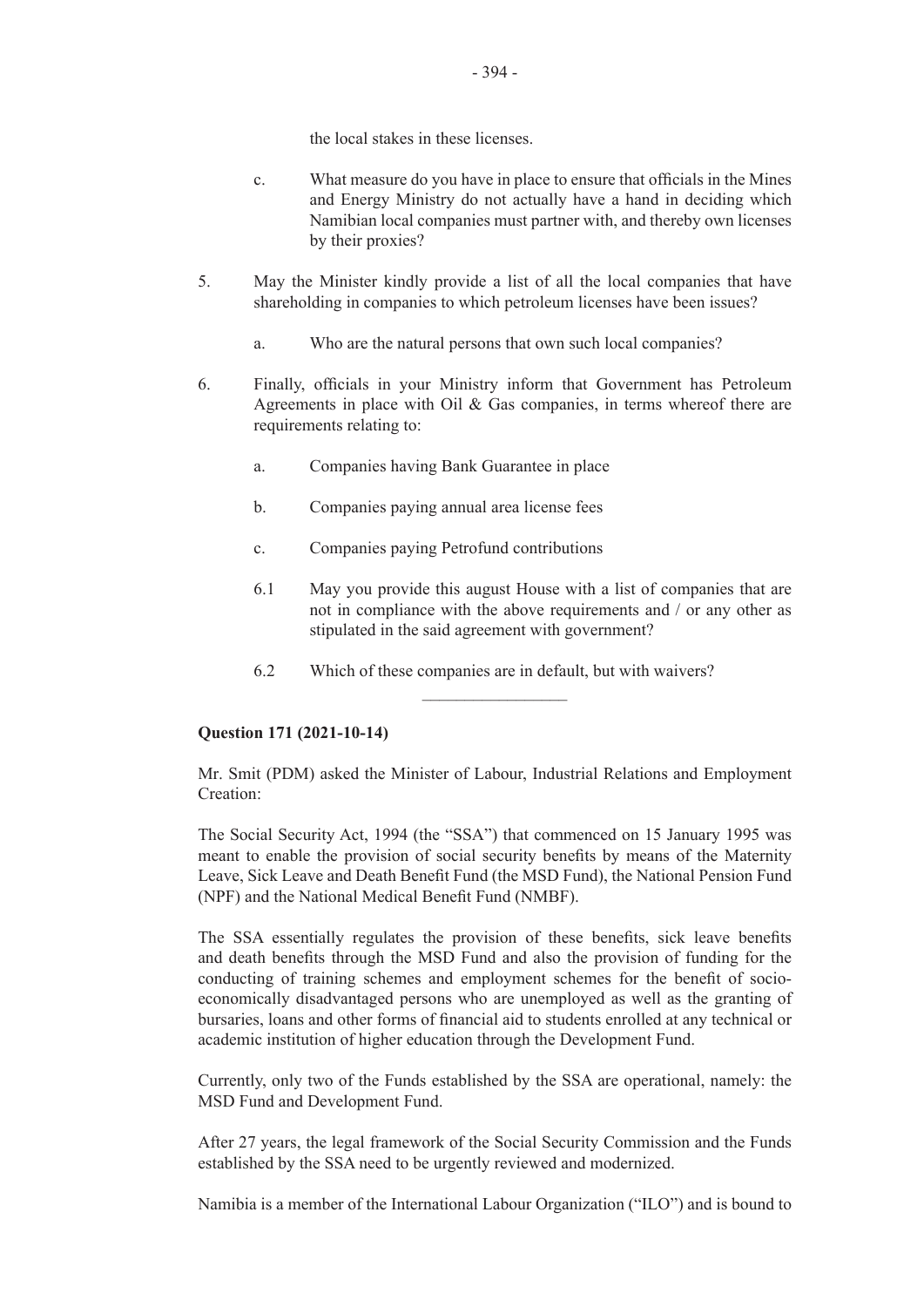its international Conventions and

Recommendations. The provision of Social Security is covered under ILO Social Security (Minimum Standards) Convention, 1952 (No. 102) which establishes worldwide agreed minimum standards for social security under nine (9) branches, namely: (i) medical care, (ii) sickness benefit, (iii) unemployment benefit, (iv) old age benefit, (v) employment injury benefit, (vi) family benefit, (vii) maternity benefit, (viii) invalidity benefit, and (x) survivors benefit. Presently, Namibia only meets two of the nine ILO convention 102 minimum standards (sickness benefit and employment injury benefit), partially meets five (medical care, old age benefit, maternity benefit, invalidity benefit and survivors benefit) and does not meet two (unemployment benefit and family benefit).

The first Harambee Prosperity Plan highlighted the need for a National Pension Fund to be established. Huge amounts of funds were invested in research for the establishment of this Fund since 2006, and to date nothing has come of it, with funds still being channelled to consultants through the ILO for its establishment despite the advancements from a Namibian dominated consultancy team which worked with the Social Security Commission from 2016 to 2018, whose work was declared inept by Advocate Vicki ya Toivo, Special Advisor to the Minister of Labour.

This National Pension Fund is meant to benefit those people who do not have retirement benefits in order to prevent destitution in old age.

Furthermore, with the advent of the Coronavirus which saw multitudes of people lose their jobs, an unemployment insurance fund is urgently needed to provide benefits to those who become unemployed.

Stakeholder consultations have already taken place in June 2019 on the review of the legal framework of the Social Security Commission with the proposed Bill now with the Minister of Labour for over a year for onward approval and adoption by Parliament.

I now ask:

- 1. ILO Convention 183 recommends the extension of maternity leave benefits from 12 to 14 week. When will the hon Minister table this for adoption in Parliament?
- 2. The ceiling for maternity leave benefits has remained at N\$ 13,000 for many years. When will the Minister improve these benefits, including sick leave, death and retirement benefits?
- 3. When will the Minister take the necessary steps to implement the outstanding two, namely unemployment benefits and family benefits?
- 4. Can the Minister inform this august House how many jobs were lost due to the Covid-19 pandemic and what interventions there are to deal with this precarious situation?
- 5. When will the proposed National Pension Fund be introduced?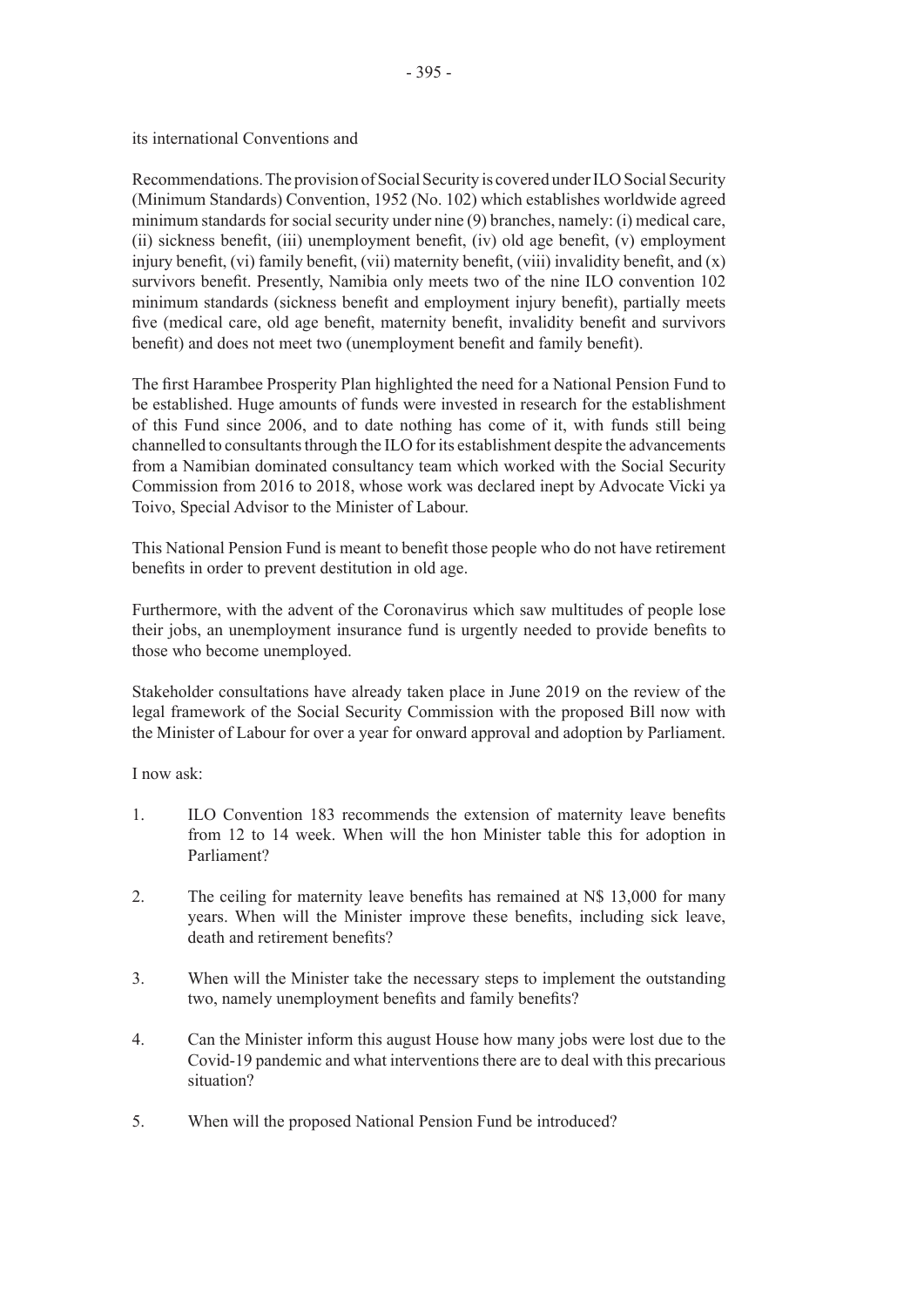# **Question 172 (2021-10-20)**

Mr. Iijambo (SWANU) asked the Minister of Urban and Rural Development:

Aclassical case in point is the fast collapsing Municipality of Grootfontein. The filth and flies ridden Grootfontein Municipality is most probably among the top municipalities ran by incompetent councillors and managers and if drafting measures are not put in place to reverse its fast deteriorating fortunes, a lot of our people will be adversely affected.

There are about 84 residents of Grootfontein who for more than 15 years have been illegally employed as independent contractors at a salary of N\$650.00 per month. Who can live on N\$650,00 per month in this country? How can Swapo allow such abuse of our people for so long in independent Namibia? The Grootfontein Municipality simply entered into what they call a contract between themselves as a client and these people as independent contractors just to avoid paying these people the correct salaries and benefits in terms of their salary grades and scales. If these employees were employed as general laborers their salaries plus benefits would have been around N\$ 9000, 00 per month and it would have been difficult to just dismiss them at will. Can the Minister explain why he continues to allow so much lawlessness to prevail under his watch? In terms of the Labour Act, Act 11 of 2007 as amended, Section 128 A provides:

*"For purposes of this Act or any other employment law, until the contrary is proved, an individual who works for or renders services to any other person is presumed to be an employee of that person regardless of the form of the contract or the designation of the individual, if any of the following factors is present,* 

- *a. The manner in which the individual works is subject to the control or direction of that other person,*
- *b. The individual's hours of work are subject to the control or direction of that other person,*
- *c. In the case of an individual who works for an organisation, the individual's work forms an integral part of the organization,*
- *d. The individual has worked for that other person for an average of at least 20 hours per month over the past three months,*
- *e. The individual is economically dependent on that person for whom he or she works or renders services,*
- *f The individual is provided with tools of trade or work equipment by that other person,*
- *g. The individual only works for or renders devices to that other person. "*

All the above legal requirements are met by these employees and yet under your political leadership the Grootfontein Municipality has a contract which runs contrary to these legal stipulations. Can you explain why and what you intend to do to clean up this mess?

In the case of Grootfontein there cannot be any justification to employ these people on a fixed term contract and where such justification does not exist. Section 128 C provides that such employees be presumed as indefinitey employed. Swanu of Namibia demands that these people be given permanent employment without any delay and that the monies which they were supposed to have been paid in salaries for more than 15 years be paid

 $\overline{\phantom{a}}$  , where  $\overline{\phantom{a}}$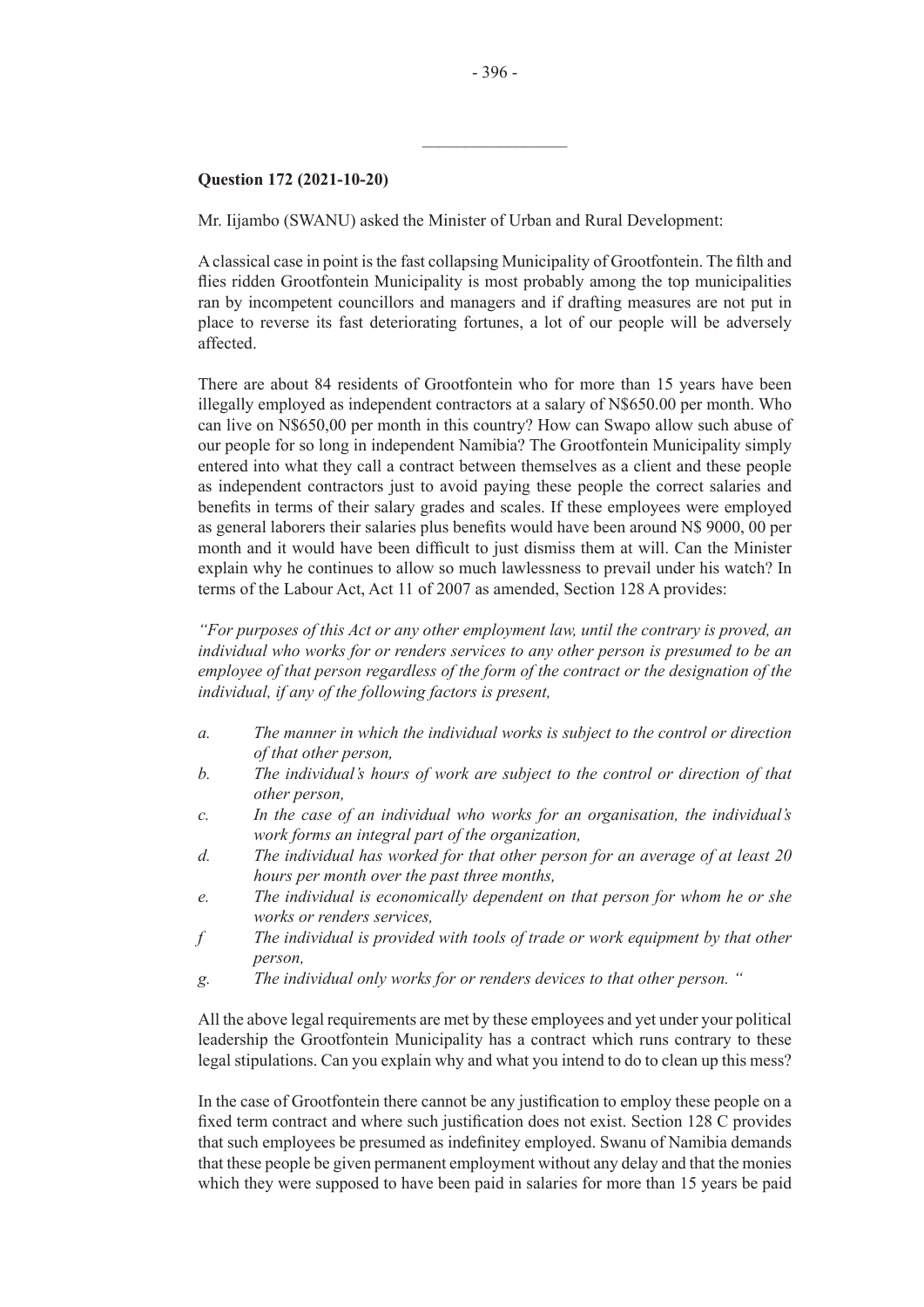to them as compensation. Minister, we await your response and swift action.

We must also before we step off this point state that strong consideration be given to the deliberately created artificial need to outsource local authority functions. Again here the Grootfontein Municipality despite being mismanaged has set to outsource its key functions. We must stop the outsourcing of our Town Councils services to private individuals or companies so that we can build in-house capacities to render municipal services. The example the City of Windhoek solid waste management department is one other case in point. These outsourced functions enrich managers of municipalities together with their politician friends at the expense of our communities.

The labour hire at the Grootfontein Municipality is no different to Swanla under the apartheid colonial labor administration. It must stop immediately!

 $\frac{1}{2}$  ,  $\frac{1}{2}$  ,  $\frac{1}{2}$  ,  $\frac{1}{2}$  ,  $\frac{1}{2}$  ,  $\frac{1}{2}$  ,  $\frac{1}{2}$  ,  $\frac{1}{2}$  ,  $\frac{1}{2}$  ,  $\frac{1}{2}$ 

# **Question 173 (2021-10-21)**

Mr. Iijambo (SWANU) asked the Minister of Agriculture, Water and Land Reform:

There is no sufficient water supply in the rural areas, especially in the reservations, formally destined for various black ethnic groups.

Both human beings and their domestic animals are subjected to prolonged dry periods and spells which can be alleviated by various mitigating factors.

Municipalities that are drowning in Namwater debts must be mandated to drill and or rehabilitate boreholes and raise their reliance on such boreholes to at least 50% of their total water consumption. This will promote affordable access to water as well as better Namwater debt management.

The scenario warrant the following questions:

- 1. Could the Ministry excavate earth dams in various homelands for life sustenance?
- 2. Has the Ministry considered other alleviatory measures to avoid loss of life due to lack of water, as a basic right?

 $\frac{1}{2}$  ,  $\frac{1}{2}$  ,  $\frac{1}{2}$  ,  $\frac{1}{2}$  ,  $\frac{1}{2}$  ,  $\frac{1}{2}$  ,  $\frac{1}{2}$  ,  $\frac{1}{2}$  ,  $\frac{1}{2}$  ,  $\frac{1}{2}$ 

#### **Question 174 (2021-10-21)**

Mr. Seibeb (LPM) asked the Minister of Urban and Rural Development:

I understand that it is your new unwritten policy to frustrate and ensure that the regional councils and local authorities governed by ethical political parties such as LPM and NUDO in Gobabis Municipality fail. It has emerged that you are sitting on submissions of documents for land that you ought to approve for the development of Gobabis Truck Port months ago. You are simply refusing to act because the Town Council is under NUDO and LPM administration. The project investment is worth N\$380 million. The envisage Gobabis Truck Port will offer over 100 and 500 direct and indirect employment opportunities to Gobabis residents and nearby communities, both skilled and unskilled. This project will ensure that Gobabis becomes a second logistics hub for Namibia and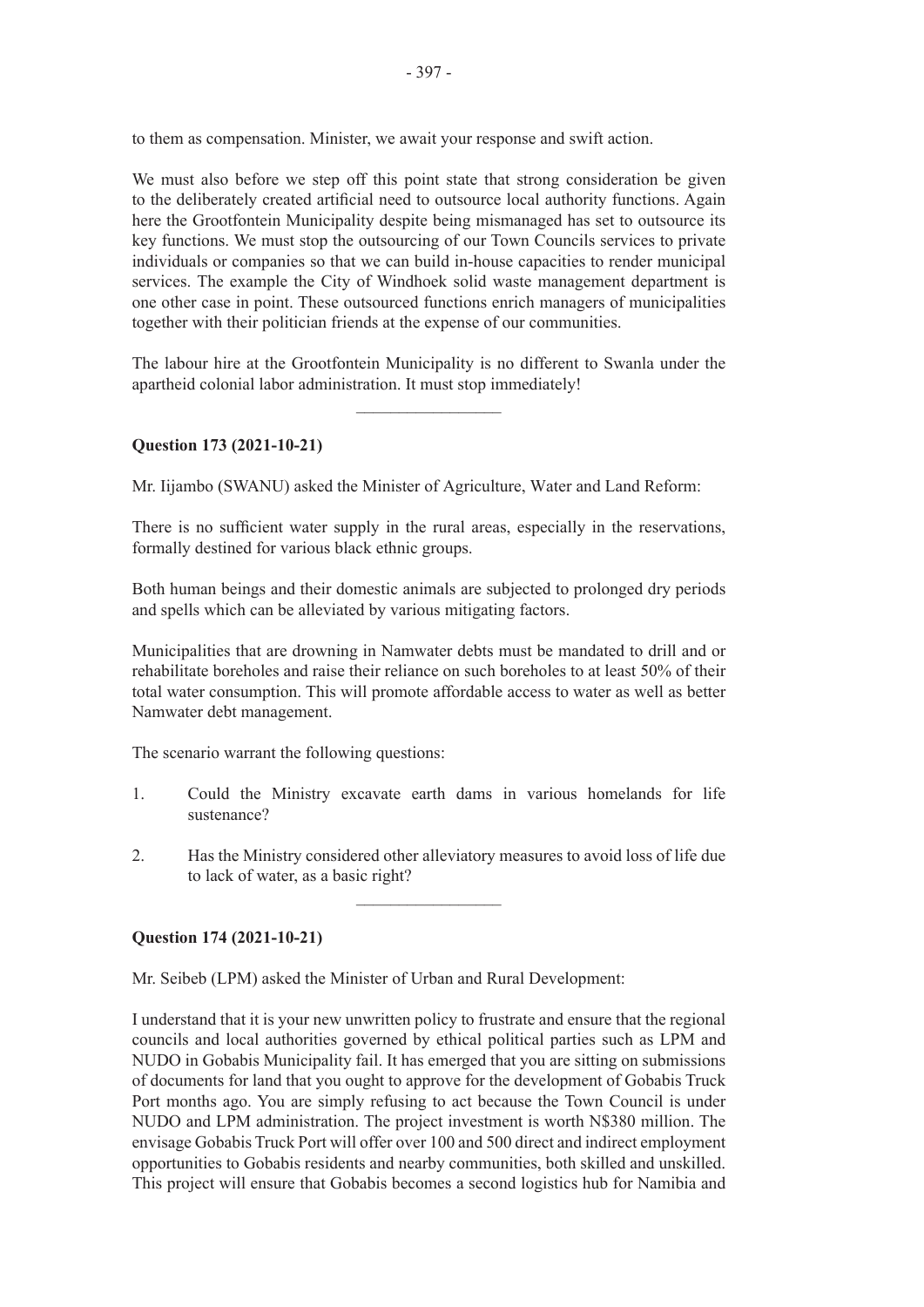Questions:

- 1. When will you sign the submitted documents for the approval of land to be made available so the project can kick-start?
- 2. Why do you have a scorched earth policy like it was the case of Al Bashir in Sudan against South Sudan and SPLM to eliminate and frustrate alternative parties governed regions like Hardap and //Kharas regions and local authorities because reports are emanating that you are now targeting Rehoboth and Keetmanshoop and have instructed your staff members and Cabinet that they should only work through unelected Governors and ignore Regional Council Chairpersons and Mayors?

 $\overline{\phantom{a}}$  , where  $\overline{\phantom{a}}$ 

# **Question 175 (2021-10-21)**

Mr. Seibeb (LPM) asked the Deputy Prime Minister and Minister of International Relations and Cooperation:

Contrary to the misinformation you offered to this Parliament last week Thursday, 14 October 2021 on the situation in eSwatini, there is a latest development ongoing, which you conveniently omitted. There are revelations in eSwatini that King Mswathi III and Prime Minister have enlisted services of the soldiers from the Equatorial Guinea, and that these soldiers are allegedly using live ammunition to shoot at civilians. It was reported this morning on SABC NEWS that 9 civilians have been shot and that the hospital even confirmed such a report.

It is now reported that in his capacity as chair of the SADC Organ on Politics, Defence and Security Cooperation that President Cyril Ramaphosa has dispatched an envoy, former Minister Jeff Radebe and Hon. Candith Mashego-Dlamini, the Deputy Minister of International Relations and Cooperation to meet the last absolute monarch in Africa.

Even the Secretary-General of the United Nations Antonio Guterres said he was following the developments in the Kingdom with "increasing concern" and reiterated his call for stakeholders to refrain from violence and address their differences through inclusive and meaningful dialogue.

Questions:

- 1. The key question from the point of view of resolving conflicts, once an armed conflict has occurred is, what is the point of departure for the settlement?
- 2. Shall the parties involved (The King, Government, security forces, prodemocracy movements) in a settlement use new status quo created by actions of one party or shall they demand a return to status quo ante bellum before negotiations can be considered?
- 3. Can you confirm, or reject allegations of how Equatorial Guinea soldiers, and by implication government got entangled in this supposedly SADC affair?
- 4. There are serious threats of allegations that school learners who are involved